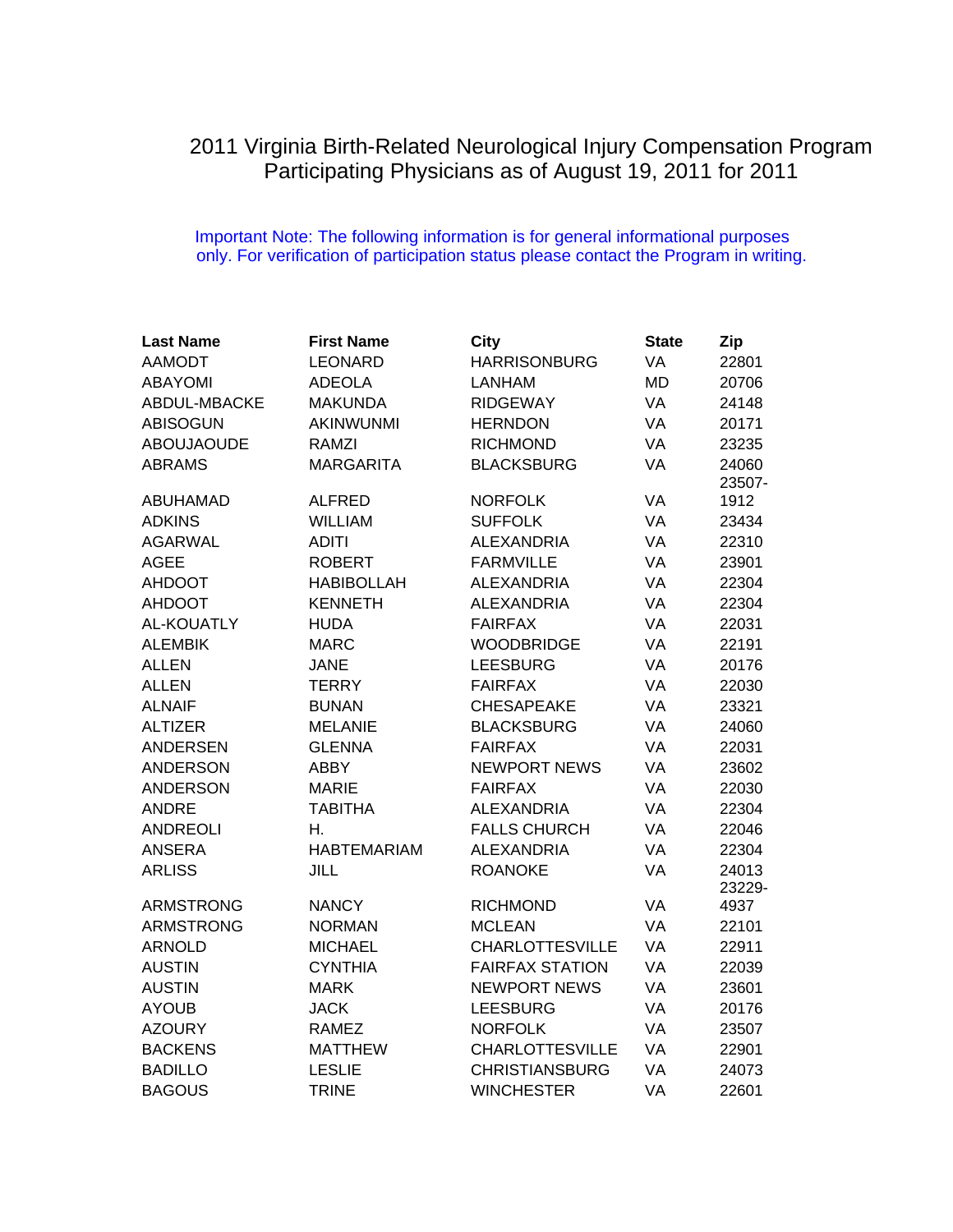| <b>BAKER</b>           | <b>WILLIAM</b>  | <b>LYNCHBURG</b>       | VA | 24502  |
|------------------------|-----------------|------------------------|----|--------|
| <b>BALL</b>            | <b>THOMAS</b>   | <b>FRONT ROYAL</b>     | VA | 22630  |
| <b>BANNON</b>          | <b>PATRICIA</b> | <b>MCLEAN</b>          | VA | 22101  |
| <b>BANULIS</b>         | <b>AMY</b>      | <b>ARLINGTON</b>       | VA | 22207  |
| <b>BARNES</b>          | <b>EVERETT</b>  | <b>RICHMOND</b>        | VA | 23242  |
| <b>BARRETT</b>         | <b>DIANE</b>    | <b>STERLING</b>        | VA | 20166  |
| <b>BARRON</b>          | <b>JENNIFER</b> | <b>FRONT ROYAL</b>     | VA | 22630  |
| <b>BASCO</b>           | <b>THOMAS</b>   | <b>HAMPTON</b>         | VA | 23666  |
| <b>BASS</b>            | <b>LAWRENCE</b> | <b>CHESAPEAKE</b>      | VA | 23320  |
| <b>BEAVER</b>          | <b>LENWORTH</b> | <b>DANVILLE</b>        | VA | 24541  |
| <b>BEISECKER-LEVIN</b> | <b>KAITLYN</b>  | <b>CHARLOTTESVILLE</b> | VA | 22901  |
| <b>BELL</b>            | <b>DONALD</b>   | <b>VIRGINIA BEACH</b>  | VA | 23454  |
| <b>BELL</b>            | <b>JEFFREY</b>  | <b>WARRENTON</b>       | VA | 20186  |
| <b>BENDFELDT</b>       | <b>CARLOS</b>   | <b>FISHERSVILLE</b>    | VA | 22939  |
| <b>BENDHEIM</b>        | <b>STEPHEN</b>  | <b>RICHMOND</b>        | VA | 23226  |
| <b>BENJAMIN</b>        | <b>TAMMY</b>    | <b>RESTON</b>          | VA | 20191  |
| <b>BENNETT</b>         | <b>GEANNIE</b>  | <b>HERNDON</b>         | VA | 20190  |
| <b>BERKLE</b>          | <b>KEITH</b>    | <b>MECHANICSVILLE</b>  | VA | 23116  |
| <b>BERKLEY</b>         | <b>ELIZA</b>    | <b>NORFOLK</b>         | VA | 23507  |
| <b>BERRY</b>           | <b>DAVID</b>    | <b>FAIRFAX</b>         | VA | 22031  |
| <b>BERTOLINO</b>       | <b>SIOBHAN</b>  | <b>NORFOLK</b>         | VA | 23502  |
| <b>BIGGS</b>           | <b>JENNIFER</b> | <b>ARLINGTON</b>       | VA | 22205  |
| <b>BILLETT</b>         | <b>TODD</b>     | <b>RICHMOND</b>        | VA | 23235  |
| <b>BISSELL</b>         | <b>MARION</b>   | <b>ALEXANDRIA</b>      | VA | 22310  |
| <b>BLANTON</b>         | <b>ERIKA</b>    | <b>RICHMOND</b>        | VA | 23229  |
| <b>BLATTNER</b>        | <b>CARLOS</b>   | <b>GALAX</b>           | VA | 24333  |
| <b>BORN</b>            | <b>KATHRYN</b>  | <b>ARLINGTON</b>       | VA | 22205  |
| <b>BOTTICELLI</b>      | <b>MICHAEL</b>  | <b>HARRISONBURG</b>    | VA | 22801  |
| <b>BOWERS</b>          | <b>DEBORAH</b>  | <b>DUNN LORING</b>     | VA | 22027  |
| <b>BRADFORD</b>        | <b>SARAH</b>    | <b>CHRISTIANSBURG</b>  | VA | 24073  |
| <b>BRAUN</b>           | <b>HEIDI</b>    | <b>HENRICO</b>         | VA | 23229  |
| <b>BROACH</b>          | <b>WILLIAM</b>  | <b>DANVILLE</b>        | VA | 24541  |
| <b>BRONSKY</b>         | <b>GEORGE</b>   | <b>FAIRFAX</b>         | VA | 22031  |
| <b>BROOCKER</b>        | WARREN          | <b>RICHMOND</b>        | VA | 23235  |
| <b>BROOKS</b>          | <b>MARK</b>     | <b>FISHERSVILLE</b>    | VA | 22939  |
|                        |                 |                        |    | 20176- |
| <b>BROWN</b>           | <b>ANNE</b>     | <b>LEESBURG</b>        | VA | 2396   |
| <b>BROWN</b>           | <b>BEVERLEY</b> | <b>ROANOKE</b>         | VA | 24014  |
| <b>BROWN</b>           | CARL            | <b>RESTON</b>          | VA | 20190  |
| <b>BROWN</b>           | <b>LINDA</b>    | <b>CHESTER</b>         | VA | 23836  |
| <b>BRUCHALSKI</b>      | <b>JOHN</b>     | <b>FAIRFAX</b>         | VA | 22030  |
| <b>BRYCE</b>           | <b>PETER</b>    | <b>WOODBRIDGE</b>      | VA | 22191  |
| <b>BUCHANAN</b>        | <b>CAMILLA</b>  | <b>WILLIAMSBURG</b>    | VA | 23185  |
| <b>BUERY</b>           | <b>SAMANTHA</b> | <b>FALLS CHURCH</b>    | VA | 22042  |
| <b>BUETTNER</b>        | <b>KARIN</b>    | <b>RICHMOND</b>        | VA | 23226  |
| <b>BUKOVAC</b>         | <b>LISA</b>     | <b>FISHERSVILLE</b>    | VA | 22939  |
| <b>BULLARD</b>         | <b>JESSICA</b>  | <b>MANASSAS</b>        | VA | 20109  |
| <b>BURCH</b>           | <b>WILLIAM</b>  | <b>ARLINGTON</b>       | VA | 22207  |
| <b>BURFOOT</b>         | <b>KEISHA</b>   | <b>NORFOLK</b>         | VA | 23502  |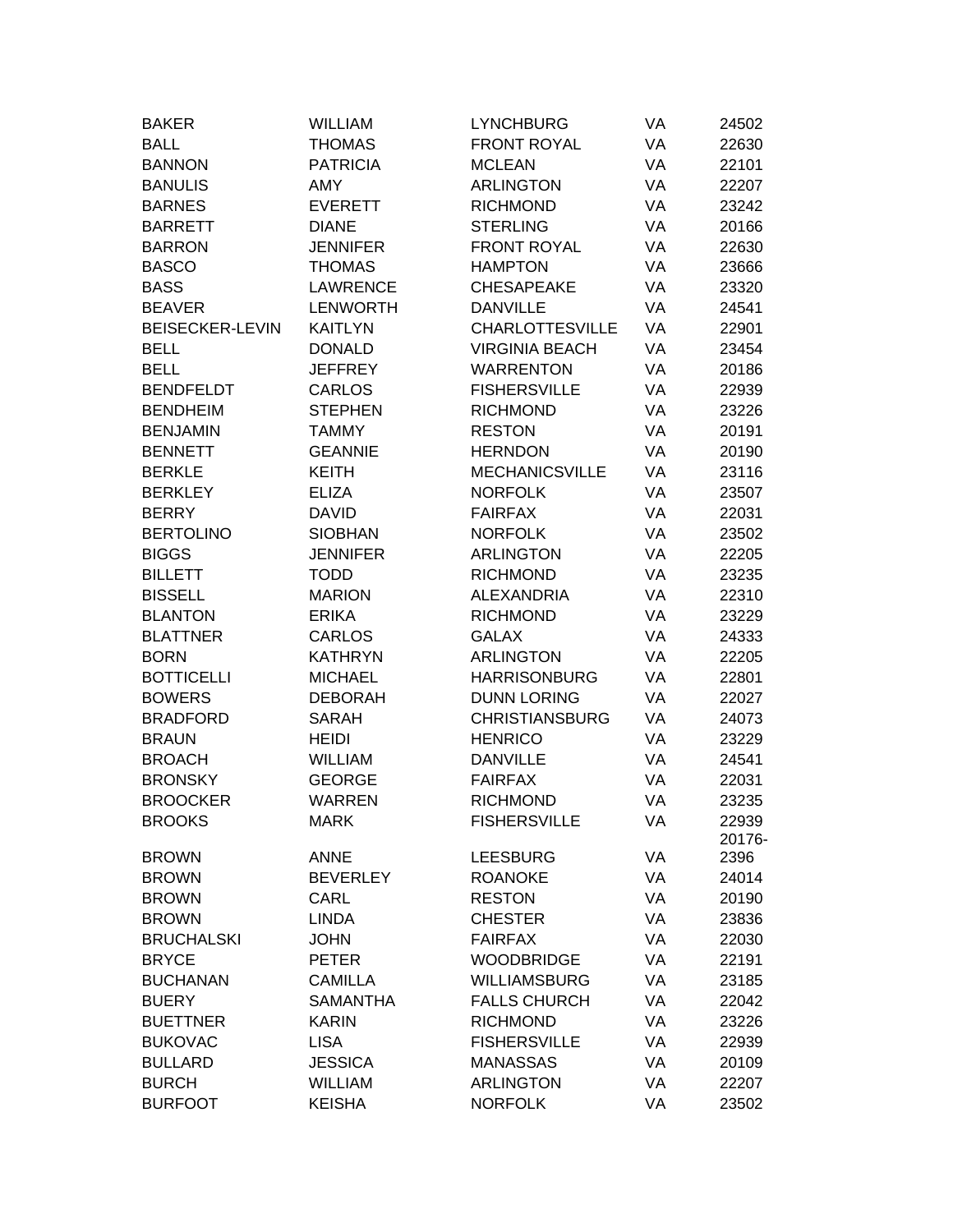| <b>BURGART</b>    | <b>JENNIFER</b>   | <b>SUFFOLK</b>         | VA | 23435 |
|-------------------|-------------------|------------------------|----|-------|
| <b>BURKE</b>      | <b>LEEMORE</b>    | <b>RICHMOND</b>        | VA | 23226 |
| <b>BURKE</b>      | <b>PATRICK</b>    | <b>FREDERICKSBURG</b>  | VA | 22401 |
| <b>BURNS</b>      | <b>THOMAS</b>     | <b>GREAT FALLS</b>     | VA | 22066 |
| <b>BUXO</b>       | <b>FRANCISCO</b>  | <b>ALEXANDRIA</b>      | VA | 22314 |
| <b>BUZZELL</b>    | <b>DAWN</b>       | <b>FALLS CHURCH</b>    | VA | 22046 |
| <b>BYRD</b>       | <b>TOBI</b>       | <b>SUFFOLK</b>         | VA | 23434 |
| <b>CALLENDER</b>  | <b>EALENA</b>     | <b>NEWPORT NEWS</b>    | VA | 23602 |
| <b>CAMPBELL</b>   | <b>BRUCE</b>      | <b>FREE UNION</b>      | VA | 22940 |
| <b>CANELA</b>     | <b>CHRISTINNE</b> | <b>ROANOKE</b>         | VA | 24014 |
| <b>CARPENTER</b>  | <b>JEANETTE</b>   | <b>RICHMOND</b>        | VA | 23225 |
| <b>CARR</b>       | <b>ANNE</b>       | <b>CHARLOTTESVILLE</b> | VA | 22911 |
| <b>CASADABAN</b>  | <b>BRIDGETT</b>   | <b>ARLINGTON</b>       | VA | 22205 |
| CASANOVA          | <b>LISA</b>       | <b>NEWPORT NEWS</b>    | VA | 23602 |
| <b>CASKIE</b>     | <b>SANDRA</b>     | <b>ARLINGTON</b>       | VA | 22205 |
| <b>CASSIDY</b>    | <b>MEGAN</b>      | <b>HARRISONBURG</b>    | VA | 22801 |
| CATALAN-AQUINO    | <b>MARIA</b>      | <b>NORFOLK</b>         | VA | 23507 |
| CHAMBERS-         |                   |                        |    |       |
| <b>KERSEY</b>     | <b>ZERLINE</b>    | <b>DUMFRIES</b>        | VA | 22026 |
| <b>CHAU</b>       | <b>HONG-HANH</b>  | <b>CLIFTON</b>         | VA | 20124 |
| <b>CHAUHAN</b>    | <b>SUNEET</b>     | <b>NORFOLK</b>         | VA | 23507 |
| <b>CHEAIB</b>     | <b>SAMER</b>      | <b>FAIRFAX</b>         | VA | 22031 |
| <b>CHENEY</b>     | <b>JENNIFER</b>   | <b>NORFOLK</b>         | VA | 23505 |
| <b>CHEWNING</b>   | MARK              | <b>ROANOKE</b>         | VA | 24013 |
| <b>CHRISTMAS</b>  | <b>JAMES</b>      | <b>RICHMOND</b>        | VA | 23229 |
| <b>CHUN</b>       | <b>LORRAINE</b>   | <b>WARRENTON</b>       | VA | 20186 |
| <b>CLAPP</b>      | <b>DEBRA</b>      | <b>ROANOKE</b>         | VA | 24018 |
| <b>CLARY</b>      | <b>BEVERLEY</b>   | <b>RICHMOND</b>        | VA | 23229 |
| <b>COBB</b>       | ANDREA            | <b>SALEM</b>           | VA | 24153 |
| <b>COBBS</b>      | <b>GWENDOLYN</b>  | <b>ARLINGTON</b>       | VA | 22205 |
| <b>COBLE</b>      | <b>MARY</b>       | <b>RICHMOND</b>        | VA | 23235 |
| <b>COLON</b>      | <b>HECTOR</b>     | <b>WOODBRIDGE</b>      | VA | 22192 |
| <b>COLWILL</b>    | <b>JESSICA</b>    | <b>CHESAPEAKE</b>      | VA | 23321 |
| <b>CONGER</b>     | <b>BLAIR</b>      | <b>NORFOLK</b>         | VA | 23505 |
| <b>CONRAD</b>     | <b>KRISTEN</b>    | <b>ROANOKE</b>         | VA | 24022 |
| <b>COOK</b>       | <b>WILLIAM</b>    | <b>LYNCHBURG</b>       | VA | 24502 |
| <b>CORDES</b>     | <b>LAURA</b>      | <b>NEWPORT NEWS</b>    | VA | 23606 |
| <b>COTHRAN</b>    | <b>SHANNON</b>    | <b>BURKE</b>           | VA | 22015 |
| <b>COURET</b>     | <b>IVETTE</b>     | <b>FAIRFAX</b>         | VA | 22031 |
| <b>COYLE</b>      | <b>CHERI</b>      | <b>NEWPORT NEWS</b>    | VA | 23602 |
| <b>CRABB</b>      | <b>MONIQUE</b>    | <b>VIRGINIA BEACH</b>  | VA | 23454 |
| <b>CRAFT</b>      | <b>GEORGE</b>     | <b>WINCHESTER</b>      | VA | 22601 |
| <b>CROSKEY</b>    | <b>DJENABRA</b>   | <b>RICHMOND</b>        | VA | 23242 |
| <b>CROWTHER</b>   | <b>MARY</b>       | <b>ARLINGTON</b>       | VA | 22205 |
| <b>CULVER</b>     | <b>JAMES</b>      | <b>CHARLOTTESVILLE</b> | VA | 22911 |
| <b>CUNNINGHAM</b> | <b>THELMA</b>     | <b>ALEXANDRIA</b>      | VA | 22304 |
| <b>CURRAN</b>     | <b>SUZANNE</b>    | <b>FAIRFAX</b>         | VA | 22033 |
| <b>CURTIS</b>     | <b>DIANNA</b>     | <b>ROANOKE</b>         | VA | 24013 |
| <b>CURTIS</b>     | <b>ELISABETH</b>  | <b>NEWPORT NEWS</b>    | VA | 23606 |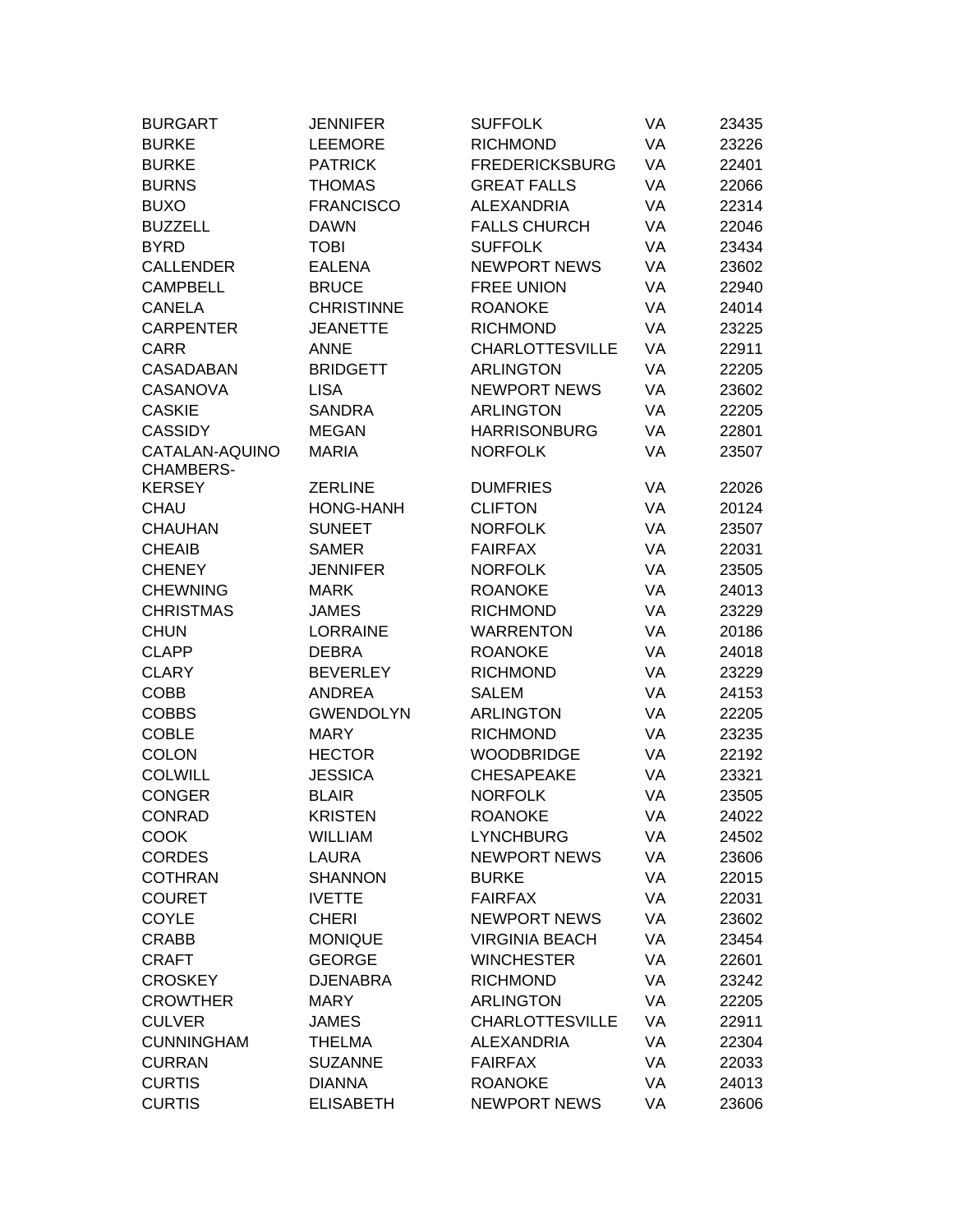| <b>CVETKOVICH</b> | <b>LORNA</b>      | <b>FAIRFAX</b>         | VA | 22030           |
|-------------------|-------------------|------------------------|----|-----------------|
| <b>CZYSZCZON</b>  | <b>KATHERINE</b>  | <b>HENRICO</b>         | VA | 23229           |
| <b>DAMAVANDY</b>  | <b>TANIA</b>      | <b>GREAT FALLS</b>     | VA | 22066           |
| <b>DANG</b>       | <b>THAO</b>       | <b>FALLS CHURCH</b>    | VA | 22042           |
| DATTEL            | <b>BONNIE</b>     | <b>NORFOLK</b>         | VA | 23507           |
| <b>DAUSCH</b>     | <b>SUSAN</b>      | <b>RICHMOND</b>        | VA | 23229           |
|                   |                   |                        |    | 23235-          |
| DAVIS             | <b>LESLIE</b>     | <b>RICHMOND</b>        | VA | 4759            |
| <b>DAVIS</b>      | <b>STEPHEN</b>    | <b>NORFOLK</b>         | VA | 23507           |
| <b>DAVIS</b>      | <b>VICTORIA</b>   | <b>RICHMOND</b>        | VA | 23229           |
| DE VECIANA        | <b>MARGARITA</b>  | <b>NORFOLK</b>         | VA | 23507           |
|                   |                   |                        |    | 20110-          |
| DEHAL             | <b>STACY</b>      | <b>MANASSAS</b>        | VA | 4700            |
| <b>DEHAVEN</b>    | <b>KRISTIN</b>    | <b>WINCHESTER</b>      | VA | 22601           |
| <b>DEMAY</b>      | <b>JESSICA</b>    | <b>RICHMOND</b>        | VA | 23229           |
| <b>DEMKOWSKI</b>  | <b>HENRY</b>      | <b>SUFFOLK</b>         | VA | 23434           |
| <b>DENNIS</b>     | LARRY             | <b>ROANOKE</b>         | VA | 24013           |
| <b>DESANDIES</b>  | <b>KENNETH</b>    | <b>ALEXANDRIA</b>      | VA | 22304           |
| <b>DEVINE</b>     | <b>JOAN</b>       | <b>SOUTH BOSTON</b>    | VA | 24592           |
| <b>DHARIA</b>     | TARUN             | <b>SPRINGFIELD</b>     | VA | 22150           |
| <b>DIAGNE</b>     | <b>THIENDELLA</b> | <b>NORFOLK</b>         | VA | 23508           |
| <b>DIAZ</b>       | <b>SUMAC</b>      | <b>RICHMOND</b>        | VA | 23225           |
| <b>DIPAOLO</b>    | <b>SANDA</b>      | <b>MCLEAN</b>          | VA | 22101           |
| <b>DISPENZA</b>   | <b>SEBASTIAN</b>  | <b>ALEXANDRIA</b>      | VA | 22308           |
| <b>DIXON</b>      | <b>MARYBETH</b>   | <b>NORFOLK</b>         | VA | 23505           |
| <b>DLOTT</b>      | <b>TRACY</b>      | <b>RESTON</b>          | VA | 20194           |
| DO                | <b>ANNIE</b>      | <b>VIENNA</b>          | VA | 22182           |
| <b>DOBRZYNSKI</b> | <b>ANNE</b>       | <b>FAIRFAX</b>         | VA | 22031           |
| <b>DONALD</b>     | <b>FELICIA</b>    | <b>STERLING</b>        | VA | 20165           |
| <b>DOSS</b>       | <b>SHERRI</b>     | <b>ROANOKE</b>         | VA | 24022           |
| <b>DOUGLAS</b>    | <b>BRAD</b>       | <b>CHESAPEAKE</b>      | VA | 23322           |
| <b>DOWELL</b>     | NELDARA           | <b>NORFOLK</b>         | VA | 23505           |
| <b>DUGGAL</b>     | <b>ROOPA</b>      | <b>LEESBURG</b>        | VA | 20176           |
| <b>DULAI</b>      | <b>RAMANDEEP</b>  | LANSDOWNE              | VA | 20176           |
| <b>DUNCAN</b>     | <b>MICHELLE</b>   | <b>ARLINGTON</b>       | VA | 22205           |
| <b>DUNNAVANT</b>  | <b>SIOBHAN</b>    | <b>RICHMOND</b>        | VA | 23229           |
| <b>DURICA</b>     | <b>ALLISON</b>    | <b>ROANOKE</b>         | VA | 24018           |
| <b>EADS</b>       | <b>ROBERT</b>     | <b>MECHANICSVILLE</b>  | VA | 23116           |
| <b>EBEID</b>      | <b>RASHA</b>      | <b>WASHINGTON</b>      | DC | 20007           |
| <b>EDMOND</b>     | <b>SURA</b>       | <b>RICHMOND</b>        | VA | 23225           |
| <b>EDWARDS</b>    | <b>JESSICA</b>    | <b>WINCHESTER</b>      | VA | 22601           |
| <b>ELKOUSY</b>    | <b>MOHAMMED</b>   | <b>RESTON</b>          | VA | 20190           |
| <b>ELLIOTT</b>    | <b>JOHN</b>       | <b>ARLINGTON</b>       | VA | 22205           |
| ELWARD            | <b>KURTIS</b>     | <b>CHARLOTTESVILLE</b> | VA | 22901           |
| <b>EMERY</b>      | <b>JANICE</b>     | <b>BURKE</b>           | VA | 22015           |
| <b>ENSMINGER</b>  | <b>JASON</b>      | <b>DANVILLE</b>        | VA | 24541<br>22031- |
| <b>ESPADA</b>     | <b>ROBERTO</b>    | <b>FAIRFAX</b>         | VA | 2902            |
| <b>ESPINOSA</b>   | <b>BIALINES</b>   | <b>MECHANICSVILLE</b>  | VA | 23116           |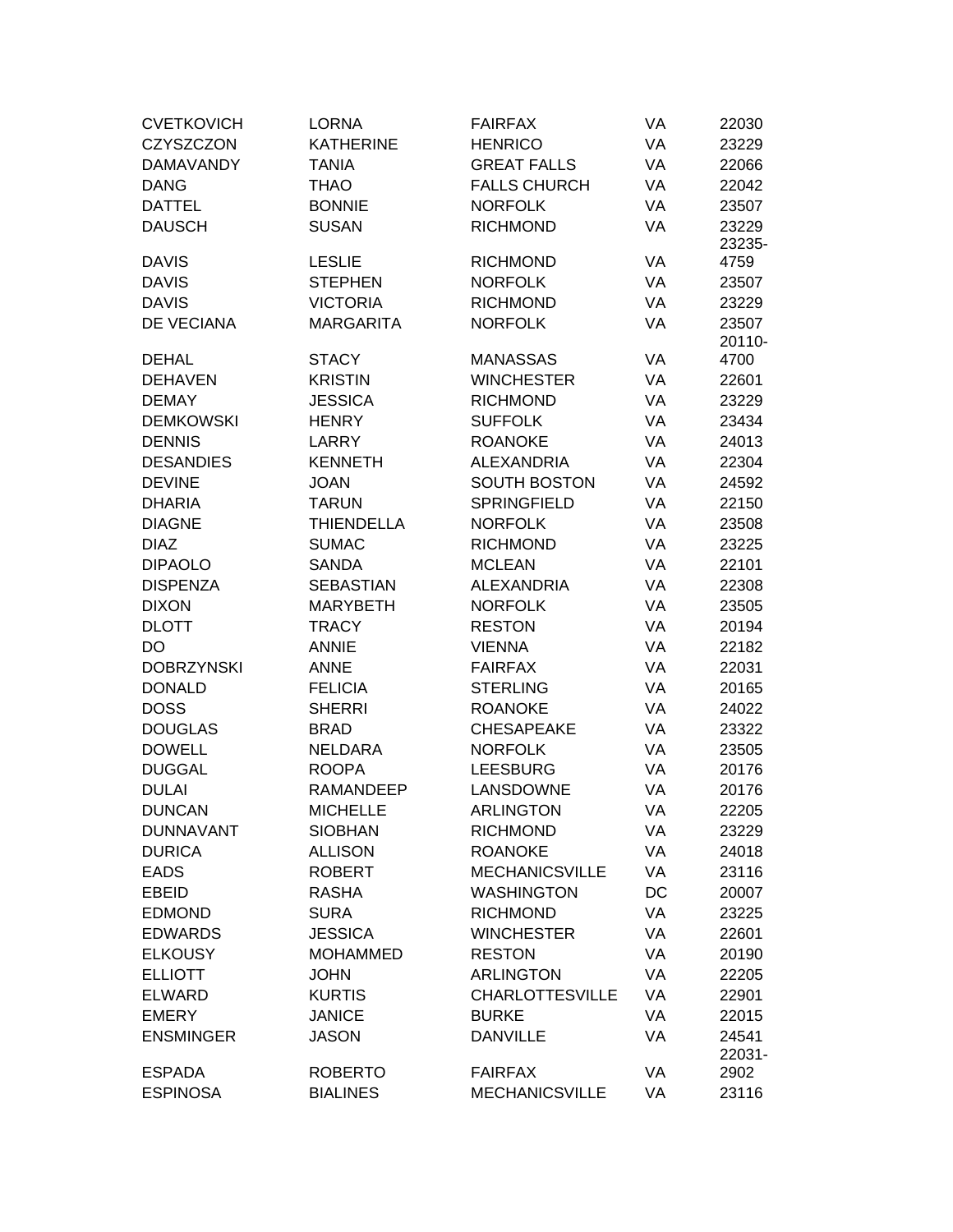| <b>EZMERLI</b>      | <b>NAHED</b>     | <b>VIENNA</b>          | VA | 22180           |
|---------------------|------------------|------------------------|----|-----------------|
| <b>FANALE</b>       | <b>JOACHIM</b>   | <b>FAIRFAX STATION</b> | VA | 22039           |
| <b>FARBER</b>       | <b>STEVEN</b>    | <b>ROANOKE</b>         | VA | 24014<br>22041- |
| <b>FAUZIA</b>       | <b>MUTAHAR</b>   | <b>FALLS CHURCH</b>    | VA | 2871            |
| <b>FEDEI</b>        | <b>DIANA</b>     | <b>SUFFOLK</b>         | VA | 23434           |
| <b>FEDERICI</b>     | <b>BENIGNO</b>   | <b>SUFFOLK</b>         | VA | 23435           |
| <b>FEGLEY</b>       | <b>MICHELLE</b>  | <b>MANASSAS</b>        | VA | 20110           |
| <b>FEORE</b>        | <b>JOHN</b>      | <b>RICHMOND</b>        | VA | 23235           |
| <b>FEREBEE</b>      | ANGELA           | <b>CHESAPEAKE</b>      | VA | 23320           |
| <b>FERNANDEZ</b>    | <b>MARTHA</b>    | <b>NORFOLK</b>         | VA | 23502           |
| <b>FERNANDEZ</b>    | <b>MIGUEL</b>    | <b>ARLINGTON</b>       | VA | 22205           |
| <b>FERRIER</b>      | <b>CHERYL</b>    | <b>ALEXANDRIA</b>      | VA | 22305           |
| <b>FEUER</b>        | <b>REGINE</b>    | <b>WASHINGTON</b>      | DC | 20008           |
| <b>FIEO</b>         | <b>RICHARD</b>   | <b>WINCHESTER</b>      | VA | 22601           |
| <b>FILIPESCU</b>    | <b>NICOLAE</b>   | <b>ARLINGTON</b>       | VA | 22203           |
| <b>FILLA</b>        | <b>REBECCA</b>   | <b>FAIRFAX</b>         | VA | 22033           |
| <b>FINEFROCK</b>    | <b>SHARON</b>    | <b>NORFOLK</b>         | VA | 23507           |
| <b>FISK</b>         | <b>DANIEL</b>    | <b>FAIRFAX</b>         | VA | 22030           |
| <b>FONTANARES</b>   | <b>ARLENE</b>    | <b>NORFOLK</b>         | VA | 23502           |
| <b>FORREST</b>      | <b>SCOTT</b>     | <b>FAIRFAX</b>         | VA | 22030           |
| <b>FOSTER</b>       | <b>GAVIN</b>     | <b>LEESBURG</b>        | VA | 20176           |
| <b>FRANKLIN</b>     | <b>SHERRI</b>    | <b>MIDLOTHIAN</b>      | VA | 23114           |
| <b>FREEMAN</b>      | <b>KIM</b>       | <b>LEESBURG</b>        | VA | 20176           |
| <b>FREUNDEL</b>     | <b>ROSEANN</b>   | <b>NORTON</b>          | VA | 24273           |
| <b>GAINES</b>       | <b>JILL</b>      | <b>ROANOKE</b>         | VA | 24013           |
| <b>GALDOS</b>       | <b>MANUEL</b>    | <b>YORKTOWN</b>        | VA | 23693           |
| <b>GALGANO</b>      | <b>KIMBERLY</b>  | <b>MECHANICSVILLE</b>  | VA | 23116           |
| <b>GARCIA</b>       | <b>JORGE</b>     | <b>ROANOKE</b>         | VA | 24018           |
| <b>GARCIA</b>       | <b>WILLIAM</b>   | <b>VIENNA</b>          | VA | 22182           |
| <b>GARREAU</b>      | <b>ELIZABETH</b> | <b>FAIRFAX</b>         | VA | 22031           |
| <b>GEARY</b>        | <b>CANDICE</b>   | <b>CHESAPEAKE</b>      | VA | 23320           |
| <b>GEORGE</b>       | <b>JENNIFER</b>  | <b>VIRGINIA BEACH</b>  | VA | 23454           |
| <b>GEORGES</b>      | <b>REBEKAH</b>   | <b>PORTSMOUTH</b>      | VA | 23704           |
| <b>GILHAM</b>       | <b>MOLLY</b>     | <b>FISHERSVILLE</b>    | VA | 22939<br>23708- |
| <b>GIRTELSCHMID</b> | <b>MICHAEL</b>   | <b>PORTSMOUTH</b>      | VA | 2197            |
| <b>GOLDSTEIN</b>    | <b>ILENE</b>     | <b>VIRGINIA BEACH</b>  | VA | 23454           |
| <b>GOLPIRA</b>      | <b>ELIZABETH</b> | <b>NORFOLK</b>         | VA | 23505           |
| <b>GOMEZ</b>        | <b>MIGUEL</b>    | <b>VIENNA</b>          | VA | 22180           |
| <b>GONZALEZ</b>     | <b>JOHN</b>      | <b>MANASSAS</b>        | VA | 20110           |
| <b>GONZALEZ</b>     | <b>RODOLFO</b>   | <b>MASON NECK</b>      | VA | 22079           |
| <b>GOPAL</b>        | <b>SARITA</b>    | <b>FAIRFAX</b>         | VA | 22033           |
| <b>GORDON</b>       | <b>TAWANNA</b>   | <b>RICHMOND</b>        | VA | 23229           |
| <b>GOSPODNETIC</b>  | <b>MARIJAN</b>   | <b>RICHMOND</b>        | VA | 23235           |
| <b>GRAY</b>         | <b>DERWIN</b>    | <b>CHESAPEAKE</b>      | VA | 23320           |
| <b>GREGORY</b>      | <b>DAVID</b>     | <b>LYNCHBURG</b>       | VA | 24501           |
| <b>GRIMES</b>       | <b>MICHAEL</b>   | <b>CHESAPEAKE</b>      | VA | 23320           |
| <b>GRIMM</b>        | <b>SAMUEL</b>    | <b>FAIRFAX</b>         | VA | 22030           |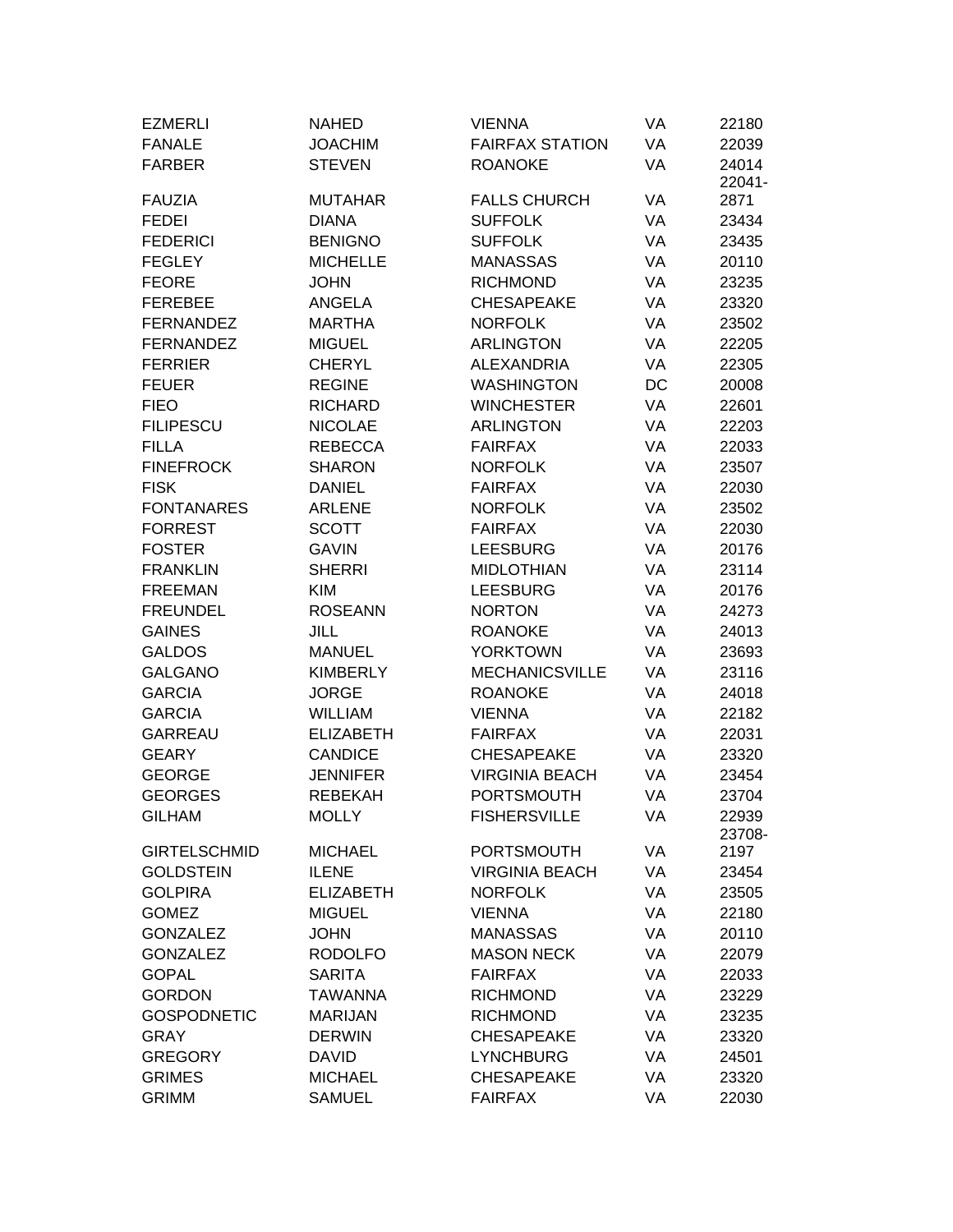| <b>GROVES</b>         | C.              | <b>NORFOLK</b>         | VA        | 23502 |
|-----------------------|-----------------|------------------------|-----------|-------|
| <b>GUANZON</b>        | <b>VERNA</b>    | <b>CHARLOTTESVILLE</b> | VA        | 22901 |
| <b>HADDAD</b>         | <b>JOSEPH</b>   | <b>RICHMOND</b>        | VA        | 23226 |
| <b>HAFIZI</b>         | <b>GHAZALEH</b> | <b>ANNANDALE</b>       | VA        | 22003 |
| <b>HAMILTON</b>       | <b>WILLIAM</b>  | <b>FREDERICKSBURG</b>  | VA        | 22401 |
| <b>HAMMER</b>         | <b>JEFF</b>     | <b>CHESAPEAKE</b>      | VA        | 23320 |
| <b>HANCOCK</b>        | <b>LOIS</b>     | <b>NEWPORT NEWS</b>    | VA        | 23607 |
| <b>HANDY</b>          | <b>RUSSELL</b>  | <b>RICHMOND</b>        | VA        | 23226 |
| <b>HARDEE</b>         | <b>GREGORY</b>  | <b>ROANOKE</b>         | VA        | 24013 |
| <b>HARDING</b>        | <b>JOHN</b>     | <b>SALEM</b>           | VA        | 24153 |
| <b>HARMS</b>          | <b>CARL</b>     | <b>ASHBURN</b>         | VA        | 20147 |
| <b>HARRIS-PROCTOR</b> | <b>DENISE</b>   | <b>NORFOLK</b>         | VA        | 23502 |
| HARVEY-GRANGER        | <b>DALILA</b>   | <b>UPPER MARLBORO</b>  | MD        | 20774 |
| <b>HASSAN</b>         | <b>MOUSTAFA</b> | <b>RESTON</b>          | VA        | 20190 |
| <b>HATCHER</b>        | <b>RONALD</b>   | <b>WOODBRIDGE</b>      | VA        | 22191 |
| <b>HEAD</b>           | <b>BARBARA</b>  | <b>RICHMOND</b>        | VA        | 23235 |
| <b>HEGWOOD</b>        | <b>TEKI</b>     | <b>FEDERICSKBURG</b>   | VA        | 22407 |
| <b>HEIDER</b>         | <b>ROBERT</b>   | <b>CHARLOTTESVILLE</b> | VA        | 22911 |
| <b>HENDRICKS</b>      | <b>GLENNA</b>   | <b>MECHANICSVILLE</b>  | VA        | 23116 |
| <b>HENKE</b>          | <b>JEFFREY</b>  | <b>NEWPORT NEWS</b>    | VA        | 23602 |
| <b>HENNESSY</b>       | <b>AMY</b>      | <b>MCLEAN</b>          | VA        | 22101 |
| <b>HERITAGE</b>       | <b>DOUGLAS</b>  | <b>WOODBRIDGE</b>      | VA        | 22191 |
| <b>HESS</b>           | <b>LEONARD</b>  | <b>ROANOKE</b>         | VA        | 24014 |
| <b>HIBSHMAN</b>       | <b>GINA</b>     | <b>ALEXANDRIA</b>      | VA        | 22310 |
| <b>HIBSHMAN</b>       | <b>KRISTINA</b> | <b>ALEXANDRIA</b>      | VA        | 22304 |
| <b>HICKS</b>          | <b>TRACEY</b>   | <b>RICHMOND</b>        | VA        | 23235 |
| <b>HILL</b>           | <b>JAMES</b>    | <b>FAYETTEVILLE</b>    | <b>NC</b> | 28306 |
| <b>HILL</b>           | <b>ROBERT</b>   | <b>HAMPTON</b>         | VA        | 23666 |
| <b>HINDMAN</b>        | <b>HAL</b>      | <b>SPRINGFIELD</b>     | VA        | 22150 |
| <b>HIRATA</b>         | <b>ALICE</b>    | <b>RICHMOND</b>        | VA        | 23226 |
| <b>HODGES</b>         | <b>WALTER</b>   | <b>FAIRFAX</b>         | VA        | 22033 |
| <b>HODGSON</b>        | <b>WESLEY</b>   | <b>WARRENTON</b>       | VA        | 20186 |
| <b>HOGUE</b>          | <b>THOMAS</b>   | <b>WASHINGTON</b>      | DC        | 20002 |
| <b>HOLMES</b>         | <b>DANIELLE</b> | <b>ALEXANDRIA</b>      | VA        | 22205 |
| <b>HOLYFIELD</b>      | <b>PAUL</b>     | <b>MARTINSVILLE</b>    | VA        | 24112 |
| <b>HOME</b>           | <b>XIAOYIN</b>  | <b>GAINESVILLE</b>     | VA        | 20155 |
| <b>HOOVER</b>         | <b>JOHN</b>     | <b>FISHERSVILLE</b>    | VA        | 22939 |
| <b>HORTON</b>         | <b>JENNIFER</b> | <b>RICHMOND</b>        | VA        | 23242 |
| <b>HORTON</b>         | <b>JODIE</b>    | <b>OAKTON</b>          | VA        | 22124 |
| HOU                   | <b>DAMON</b>    | <b>ALEXANDRIA</b>      | VA        | 22310 |
| <b>HOWELL</b>         | <b>MALCOLM</b>  | <b>RICHMOND</b>        | VA        | 23235 |
| <b>HUDGINS</b>        | <b>LAURIE</b>   | <b>BLACKSBURG</b>      | VA        | 24060 |
| <b>HUGHES</b>         | <b>GILBERT</b>  | <b>NORFOLK</b>         | VA        | 23505 |
| <b>HULSHOFF</b>       | <b>JOHN</b>     | <b>RICHMOND</b>        | VA        | 23225 |
| <b>HURT</b>           | <b>LESLIE</b>   | <b>NEWPORT NEWS</b>    | VA        | 23602 |
| <b>HUTCHESON</b>      | <b>DOUGLAS</b>  | <b>MECHANICSVILLE</b>  | VA        | 23116 |
| <b>HYDE</b>           | <b>MARK</b>     | <b>RICHMOND</b>        | VA        | 23235 |
| <b>ISBELL</b>         | <b>BENJAMIN</b> | <b>WILLIAMSBURG</b>    | VA        | 23185 |
| <b>IVEY-CROWE</b>     | <b>GLORIA</b>   | <b>RESTON</b>          | VA        | 20190 |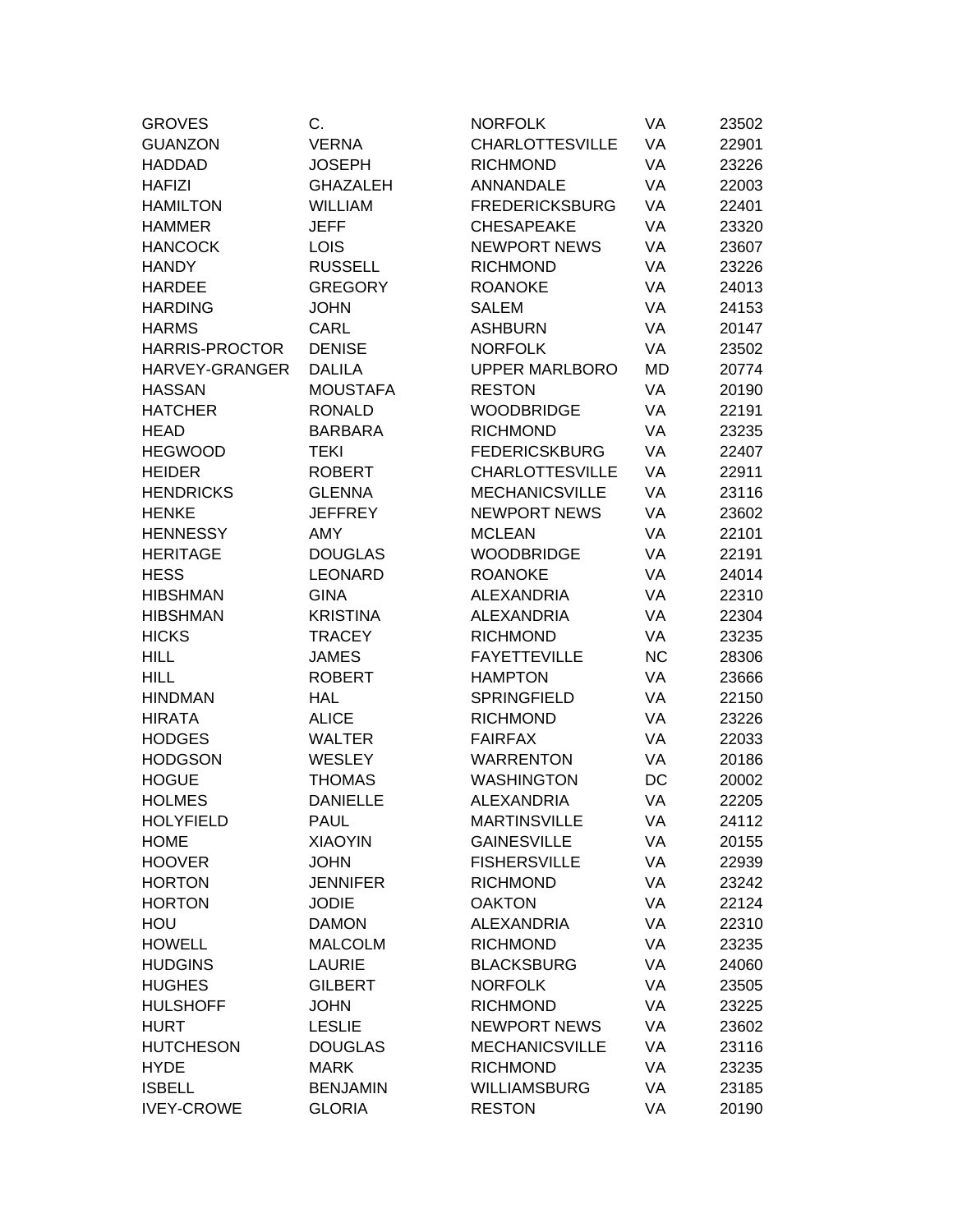| <b>JACKSON</b>    | <b>ANDREA</b>      | <b>FREDERICKSBURG</b>   | VA        | 22407           |
|-------------------|--------------------|-------------------------|-----------|-----------------|
| <b>JAFRI</b>      | <b>NAVED</b>       | <b>HAMPTON</b>          | VA        | 23666           |
| <b>JAFRI</b>      | <b>OBAID</b>       | <b>HAMPTON</b>          | VA        | 23666           |
| <b>JAHAN</b>      | <b>SHAUKAT</b>     | <b>STERLING</b>         | VA        | 20166           |
| <b>JEFFERIES</b>  | <b>KARA</b>        | <b>FAIRFAX</b>          | VA        | 22030           |
| <b>JEFFERSON</b>  | <b>KAREN</b>       | <b>RICHMOND</b>         | VA        | 23226           |
| <b>JENET</b>      | <b>RICHARD</b>     | <b>WOODBRIDGE</b>       | VA        | 22191           |
| <b>JENKINS</b>    | <b>DANIEL</b>      | <b>WILLIAMSBURG</b>     | VA        | 23185           |
| <b>JENNELL</b>    | <b>JAMIE</b>       | <b>WINSTON SALEM</b>    | <b>NC</b> | 27106           |
| <b>JENSEN</b>     | <b>KELLY</b>       | <b>FISHERSVILLE</b>     | VA        | 22939           |
| <b>JOHNSON</b>    | <b>AMOUR</b>       | <b>VIRGINIA BEACH</b>   | VA        | 23454           |
| <b>JOHNSON</b>    | <b>BRUCE</b>       | <b>MANAKIN SABOT</b>    | VA        | 23103           |
| <b>JOHNSON</b>    | <b>ISAIAH</b>      | <b>ROANOKE</b>          | VA        | 24014           |
| <b>JONES</b>      | <b>ALFREDA</b>     | <b>RESTON</b>           | VA        | 20190           |
| <b>JONES</b>      | <b>ROGER</b>       | <b>WILLIAMSBURG</b>     | VA        | 23185           |
| <b>JONES</b>      | <b>TRACEY</b>      | <b>COLONIAL HEIGHTS</b> | VA        | 23834           |
| JONES-IVES        | <b>NORMA</b>       | <b>SUFFOLK</b>          | VA        | 23434           |
| <b>JORDAN</b>     | <b>KHADIJAH</b>    | <b>CHESAPEAKE</b>       | VA        | 23320           |
| <b>JOSEPHS</b>    | <b>TAJA</b>        | <b>CENTREVILLE</b>      | VA        | 20120           |
| <b>JOURDEN</b>    | <b>MARTIN</b>      | <b>PETERSBURG</b>       | VA        | 23805           |
| <b>JOY</b>        | SAJU               | <b>ROANOKE</b>          | VA        | 24011           |
|                   |                    |                         |           | 22030-          |
| <b>KACEDAN</b>    | <b>JAMES</b>       | <b>FAIRFAX</b>          | VA        | 3806            |
| <b>KADIRI</b>     | <b>MOHAMED</b>     | <b>CHRISTIANSBURG</b>   | VA        | 24073           |
| <b>KANG</b>       | <b>AMY</b>         | <b>MANASSAS</b>         | VA        | 20110           |
| <b>KAPUR</b>      | <b>GAYATRI</b>     | <b>NORFOLK</b>          | VA        | 23507<br>22102- |
| <b>KATO</b>       | <b>DEIRDRE</b>     | <b>MC LEAN</b>          | VA        | 1523            |
| <b>KATRAGADDA</b> | <b>NEELIMA</b>     | <b>RICHMOND</b>         | VA        | 23226           |
| <b>KAVESKI</b>    | <b>MARY</b>        | <b>RICHMOND</b>         | VA        | 23226           |
| <b>KEATTS</b>     | AMI                | <b>STAUNTON</b>         | VA        | 24401<br>23114- |
| <b>KEBLUSEK</b>   | <b>CHARLES</b>     | <b>MIDLOTHIAN</b>       | VA        | 7140<br>24153-  |
| <b>KEELEY</b>     | <b>CHRISTOPHER</b> | <b>SALEM</b>            | VA        | 7474            |
| <b>KEENE</b>      | CAROL              | <b>ROANOKE</b>          | VA        | 24013           |
| <b>KELLER</b>     | <b>KRISTY</b>      | <b>WILLIAMSBURG</b>     | VA        | 23185           |
| <b>KELLY</b>      | <b>ELIZABETH</b>   | <b>ALEXANDRIA</b>       | VA        | 22310           |
| <b>KELLY</b>      | <b>JAMES</b>       | <b>ROANOKE</b>          | VA        | 24018           |
| <b>KELLY</b>      | <b>MARLA</b>       | <b>FORESTVILLE</b>      | MD        | 20747           |
| <b>KEMP</b>       | <b>PETER</b>       | CHESAPEAKE              | VA        | 23320           |
| <b>KENNEDY</b>    | <b>RAE</b>         | <b>CAMP SPRINGS</b>     | MD        | 20748           |
| <b>KERNS</b>      | <b>JOHN</b>        | <b>FRONT ROYAL</b>      | VA        | 22630           |
| <b>KHACHIKIAN</b> | <b>GRIGOR</b>      | <b>WOODBRIDGE</b>       | VA        | 22191           |
| <b>KHACHIKIAN</b> | ZAREH              | <b>FALLS CHURCH</b>     | VA        | 22042           |
| <b>KHAN</b>       | <b>JAWWAD</b>      | <b>NEWPORT NEWS</b>     | VA        | 23606           |
| <b>KHOURY</b>     | <b>ALFRED</b>      | <b>FAIRFAX</b>          | VA        | 22031           |
| <b>KIDD</b>       | <b>KRISTI</b>      | <b>LYNCHBURG</b>        | VA        | 24502           |
| <b>KIDD</b>       | <b>LESLIE</b>      | <b>WINCHESTER</b>       | VA        | 22601           |
| KIL               | <b>HYUNG</b>       | <b>FREDERICKSBURG</b>   | VA        | 22401           |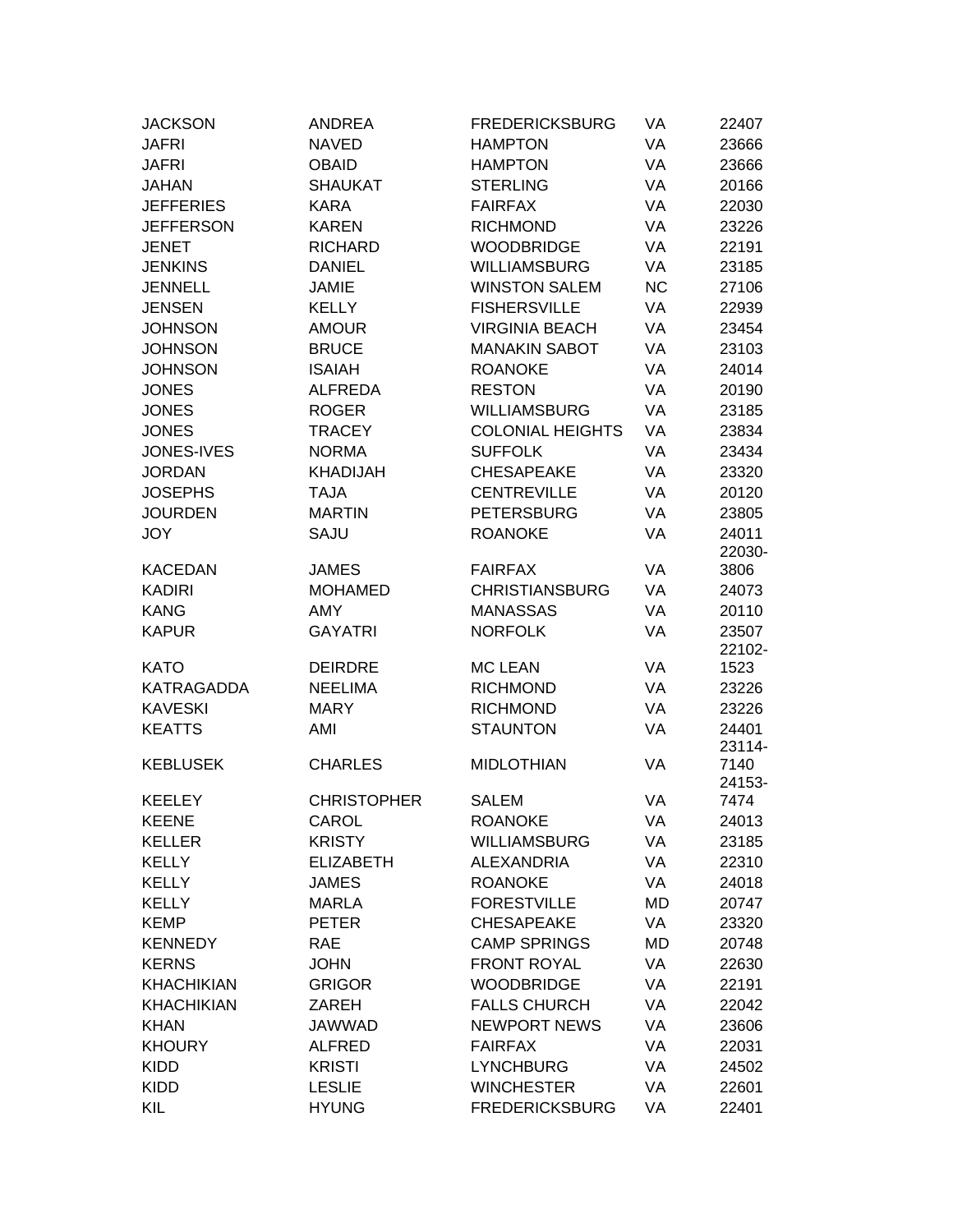| <b>KILMER</b>      | <b>JENNIFER</b>   | <b>ALEXANDRIA</b>      | VA        | 22304           |
|--------------------|-------------------|------------------------|-----------|-----------------|
| <b>KIM</b>         | <b>CHUL</b>       | <b>BETHESDA</b>        | <b>MD</b> | 20817           |
| <b>KIM</b>         | MI                | <b>ANNANDALE</b>       | VA        | 22003<br>23507- |
| <b>KIMBLE</b>      | <b>THOMAS</b>     | <b>NORFOLK</b>         | VA        | 1627            |
| <b>KINDER</b>      | <b>CINDY</b>      | <b>FAIRFAX</b>         | VA        | 22031           |
| <b>KING</b>        | <b>JOSEPH</b>     | CARROLLTON             | VA        | 23314           |
| <b>KING</b>        | <b>JULIE</b>      | <b>WINCHESTER</b>      | VA        | 22601           |
| <b>KING</b>        | <b>LADENE</b>     | <b>ASHEVILLE</b>       | <b>NC</b> | 28805           |
| <b>KNAPP</b>       | <b>KAREN</b>      | <b>RICHMOND</b>        | VA        | 23226           |
| <b>KNISELY</b>     | <b>THOMAS</b>     | <b>ROANOKE</b>         | VA        | 24014           |
| <b>KNUDSON</b>     | <b>HOMER</b>      | <b>VIENNA</b>          | VA        | 22182           |
| <b>KONGKASUWAN</b> | <b>KIMBERLY</b>   | <b>ALEXANDRIA</b>      | VA        | 22304           |
| <b>KOTHARY</b>     | <b>DEEPALI</b>    | <b>ARLINGTON</b>       | VA        | 22205           |
| <b>KOTSKO</b>      | <b>RAEGAN</b>     | <b>VIRGINIA BEACH</b>  | VA        | 23454           |
| KUDARAVALLI        | <b>KRISHNARAO</b> | <b>PETERSBURG</b>      | <b>VA</b> | 23803           |
| <b>KULA</b>        | <b>KATHERINE</b>  | <b>PURCELLVILLE</b>    | VA        | 20132           |
| <b>KUSIC</b>       | <b>MICHAEL</b>    | <b>ALEXANDRIA</b>      | VA        | 22310           |
| <b>KWAN</b>        | <b>FENNEY</b>     | <b>VIRGINA BEACH</b>   | VA        | 23454           |
| <b>LACKORE</b>     | <b>RAYMOND</b>    | <b>VIRGINIA BEACH</b>  | VA        | 23454           |
| <b>LAMBERT</b>     | <b>REED</b>       | <b>CHRISTIANSBURG</b>  | VA        | 24073           |
| <b>LARA-TORRE</b>  | <b>EDUARDO</b>    | <b>ROANOKE</b>         | VA        | 24022           |
| <b>LASHGARI</b>    | <b>SUSANNE</b>    | <b>ARLINGTON</b>       | VA        | 22203           |
| LE                 | <b>ANNA</b>       | <b>ANNANDALE</b>       | VA        | 22003           |
| LEE                | <b>EUNICE</b>     | <b>MC LEAN</b>         | VA        | 22102           |
| LEE                | <b>RACHEL</b>     | <b>CHESAPEAKE</b>      | VA        | 23321           |
| LEMPEL             | <b>MICHAEL</b>    | <b>WOODBRIDGE</b>      | VA        | 22191           |
| <b>LENHARDT</b>    | <b>KIMBERLY</b>   | <b>BURKE</b>           | VA        | 22015           |
| <b>LEONARD</b>     | <b>MARK</b>       | <b>WINCHESTER</b>      | VA        | 22601           |
| <b>LEONARD</b>     | <b>TAMMY</b>      | <b>FREDERICKSBURG</b>  | VA        | 22401           |
| <b>LEPORE</b>      | <b>MICHAEL</b>    | <b>SUFFOLK</b>         | VA        | 23435           |
| LESTER-            |                   |                        |           |                 |
| <b>SIMMONDS</b>    | <b>STEPHANIE</b>  | <b>WOODBRIDGE</b>      | VA        | 22191           |
| <b>LEVIT</b>       | <b>MIKHAIL</b>    | <b>CHARLOTTESVILLE</b> | VA        | 22902           |
| <b>LEWIS</b>       | <b>LEIGH</b>      | <b>RICHMOND</b>        | VA        | 23229<br>20855- |
| <b>LEWIS</b>       | <b>PAUL</b>       | <b>DERWOOD</b>         | MD        | 1623            |
| <b>LEWIS</b>       | <b>STEVEN</b>     | <b>ROANOKE</b>         | VA        | 24018           |
| <b>LIANG</b>       | <b>CHI-TSUI</b>   | <b>DUNN LORING</b>     | VA        | 22027           |
| <b>LINDNER</b>     | <b>PAUL</b>       | <b>CHESAPEAKE</b>      | VA        | 23320           |
| <b>LOCKHART</b>    | <b>JOHN</b>       | <b>NEWPORT NEWS</b>    | VA        | 23601           |
| <b>LONG</b>        | <b>JOHN</b>       | <b>WOODBRIDGE</b>      | VA        | 22192           |
| <b>LONTKOWSKI</b>  | <b>SUSAN</b>      | <b>WILLIAMSBURG</b>    | VA        | 23185           |
| <b>LOVE</b>        | <b>RODRICK</b>    | <b>MECHANICSVILLE</b>  | VA        | 23116           |
| <b>LOWDER</b>      | <b>JOHN</b>       | <b>WINCHESTER</b>      | VA        | 22601           |
| <b>LUCAS</b>       | <b>ELLIOTT</b>    | <b>CHESAPEAKE</b>      | VA        | 23321           |
| MA                 | <b>PETER</b>      | <b>SILVER SPRING</b>   | MD        | 20904           |
| <b>MAANAVI</b>     | <b>DARYADOKHT</b> | <b>FAIRFAX</b>         | VA        | 22031           |
| <b>MADDELA</b>     | <b>DIANE</b>      | <b>NEWPORT NEWS</b>    | VA        | 23606           |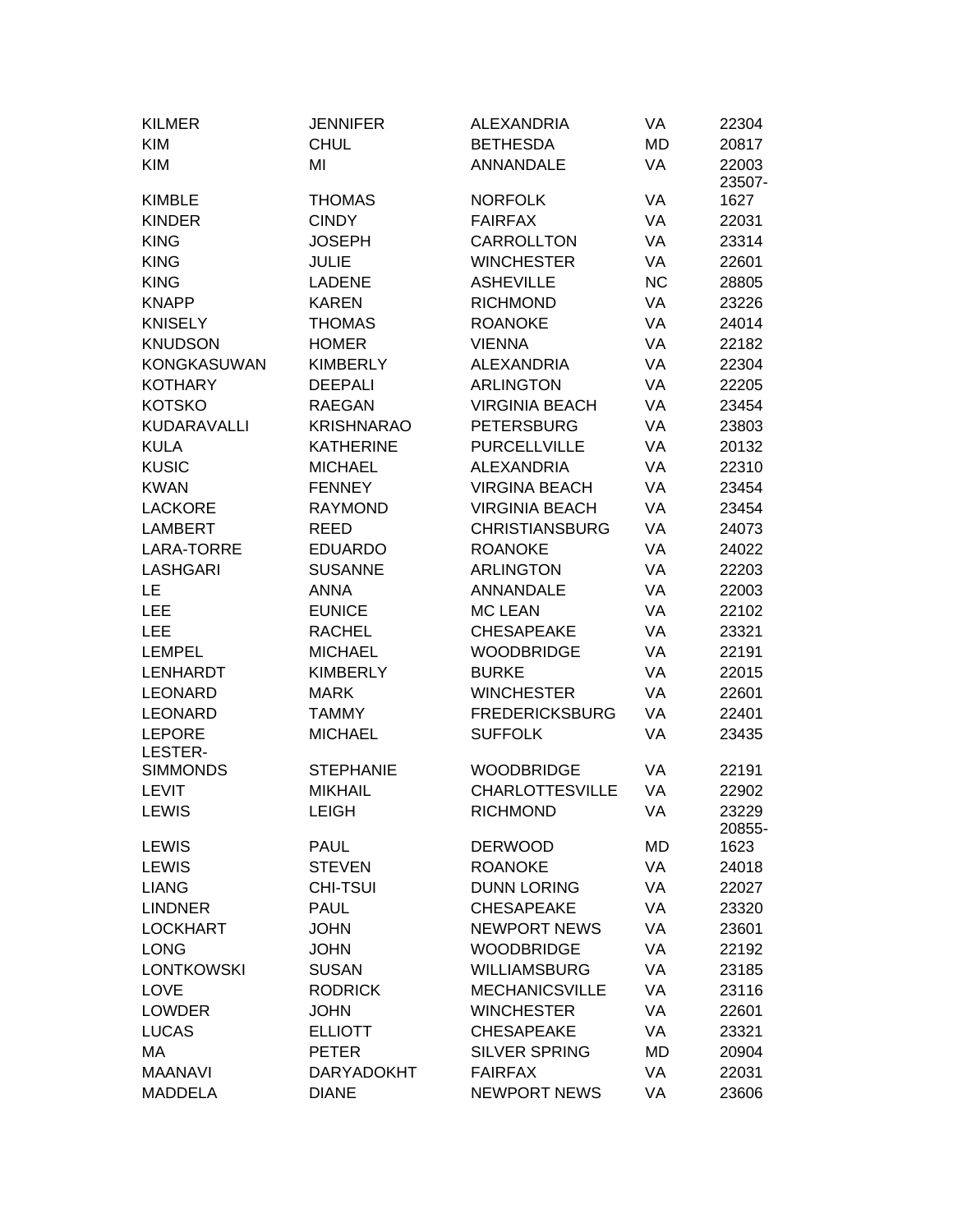| <b>MADDOX</b>              | <b>JOHN</b>        | <b>FAIRFAX</b>          | VA | 22031  |
|----------------------------|--------------------|-------------------------|----|--------|
| <b>MAGHAK</b>              | <b>BASIL</b>       | <b>RESTON</b>           | VA | 20190  |
| <b>MAHONEY</b>             | <b>LEA</b>         | <b>RICHMOND</b>         | VA | 23229  |
| <b>MANDOLESI</b>           | <b>GABRIELA</b>    | <b>STERLING</b>         | VA | 20166  |
| <b>MANIU</b>               | <b>ADINA</b>       | <b>NORFOLK</b>          | VA | 23508  |
| <b>MARAIST</b>             | <b>ADRIENNE</b>    | <b>RICHMOND</b>         | VA | 23226  |
| <b>MARENGO</b>             | <b>CHRISTOPHER</b> | <b>ROANOKE</b>          | VA | 24012  |
| <b>MAROTTA</b>             | <b>RAYMOND</b>     | <b>CHARLOTTESVILLE</b>  | VA | 22901  |
|                            |                    |                         |    | 24502- |
| <b>MARRACCINI</b>          | <b>CHRISTINE</b>   | <b>LYNCHBURG</b>        | VA | 4271   |
| <b>MARTIN</b>              | <b>ELIZABETH</b>   | <b>ROANOKE</b>          | VA | 24013  |
| <b>MARTIN</b>              | <b>JOILYN</b>      | <b>ASHBURN</b>          | VA | 20147  |
| <b>MARTINEZ</b>            | <b>JULIAN</b>      | ANNANDALE               | VA | 22003  |
| <b>MARTINEZ</b>            | <b>MARINA</b>      | ANNANDALE               | VA | 22003  |
| <b>MASEL</b>               | <b>HOLLY</b>       | <b>ARLINGTON</b>        | VA | 22205  |
| <b>MASER</b>               | <b>KAREN</b>       | <b>FAIRFAX</b>          | VA | 22031  |
| MATHISON-EZIEME            | <b>LINDA</b>       | <b>CHESAPEAKE</b>       | VA | 23320  |
| <b>MAXWELL</b>             | <b>BRYAN</b>       | <b>RICHMOND</b>         | VA | 23235  |
| MBAIDJOL-KABRA             | <b>ROLEL</b>       | <b>FALLS CHURCH</b>     | VA | 22042  |
| <b>MCBRIDE</b>             | <b>ROBERT</b>      | <b>RICHMOND</b>         | VA | 23229  |
| <b>MCCLENDON</b>           | <b>NICOLE</b>      | <b>ARLINGTON</b>        | VA | 22205  |
| <b>MCCOY</b>               | <b>MARY</b>        | <b>WINCHESTER</b>       | VA | 22601  |
| <b>MCCUE</b>               | <b>RAYMOND</b>     | <b>MANASSAS</b>         | VA | 20110  |
| <b>MCCUIN</b>              | <b>ELIZABETH</b>   | <b>ROANOKE</b>          | VA | 24013  |
| <b>MCKENZIE</b>            | <b>PAULA</b>       | <b>ALEXANDRIA</b>       | VA | 22314  |
| <b>MCKINLEY</b>            | <b>DONALD</b>      | <b>GALAX</b>            | VA | 24333  |
| <b>MCKNIGHT</b>            | <b>ALICE</b>       | <b>ALEXANDRIA</b>       | VA | 22304  |
| <b>MCLENNAN</b>            | <b>LEE</b>         | <b>ROANOKE</b>          | VA | 24014  |
| <b>MCLEOD</b>              | <b>FRANCINE</b>    | <b>LORTON</b>           | VA | 22079  |
|                            |                    |                         |    | 22939- |
| <b>MCMILLAN</b>            | <b>DANIEL</b>      | <b>FISHERSVILLE</b>     | VA | 2348   |
| <b>MCMILLAN</b>            | <b>JANE</b>        | <b>COLONIAL HEIGHTS</b> | VA | 23834  |
| <b>MCMULLIN</b>            | <b>MICHAEL</b>     | <b>NEWPORT NEWS</b>     | VA | 23601  |
| <b>MEAD</b>                | <b>THOMAS</b>      | <b>MECHANICSVILLE</b>   | VA | 23116  |
| <b>MECKLENBURG</b>         | <b>FRED</b>        | MCLEAN                  | VA | 22101  |
| <b>MEHTA</b>               | <b>SHOBHA</b>      | <b>ALEXANDRIA</b>       | VA | 22308  |
| <b>MELEK</b>               | <b>SEHAM</b>       | <b>CHESAPEAKE</b>       | VA | 23320  |
|                            |                    |                         |    | 20817- |
| <b>MELNICK</b>             | <b>GARY</b>        | <b>BETHESDA</b>         | MD | 4101   |
| <b>MENEZES</b><br>MERCADO- | <b>BHAVISHA</b>    | <b>RESTON</b>           | VA | 20190  |
| <b>STALLARD</b>            | <b>BARBARA</b>     | <b>FREDERICKSBURG</b>   | VA | 22401  |
| <b>MIKLAVCIC</b>           | AMIE               | <b>MECHANICSVILLE</b>   | VA | 23116  |
| <b>MILLER</b>              | <b>BETHANNE</b>    | <b>WOODBRIDGE</b>       | VA | 22192  |
| <b>MILLER</b>              | <b>JENA</b>        | <b>BALTIMORE</b>        | MD | 21201  |
| <b>MILLER</b>              | <b>LAWRENCE</b>    | <b>HENRICO</b>          | VA | 23229  |
| <b>MILLER</b>              | <b>STEPHEN</b>     | <b>VIRGINIA BEACH</b>   | VA | 23454  |
| <b>MILLS</b>               | <b>CATHLEEN</b>    | <b>ASHBURN</b>          | VA | 20147  |
| <b>MOBLEY</b>              | <b>CYNTHIA</b>     | <b>CHESAPEAKE</b>       | VA | 23321  |
| <b>MOFFITT</b>             | <b>FRANCIS</b>     | <b>ROANOKE</b>          | VA | 24018  |
|                            |                    |                         |    |        |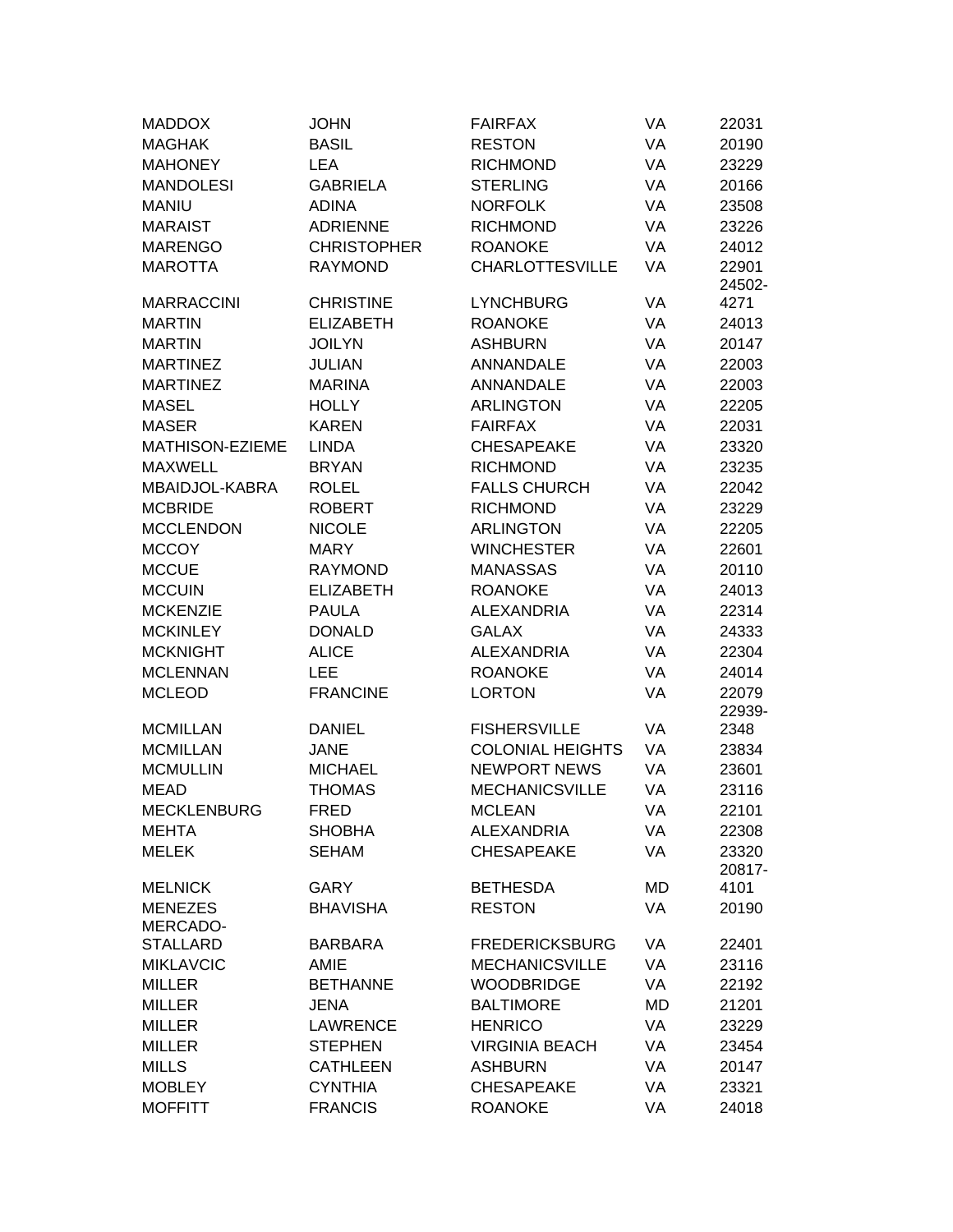| <b>MOGEN</b>       | <b>THOMAS</b>    | <b>CHRISTIANSBURG</b>  | VA        | 24073 |
|--------------------|------------------|------------------------|-----------|-------|
| <b>MONTGOMERY</b>  | <b>MATTHEW</b>   | <b>CHARLOTTESVILLE</b> | VA        | 22911 |
| <b>MONTILLA</b>    | <b>LINO</b>      | <b>GAINESVILLE</b>     | VA        | 20155 |
| <b>MOORE</b>       | <b>FREDERIC</b>  | <b>RICHMOND</b>        | VA        | 23229 |
| <b>MOORE</b>       | <b>GREGORY</b>   | <b>RICHMOND</b>        | VA        | 23225 |
| <b>MORGAN</b>      | <b>FRANKLIN</b>  | <b>NORFOLK</b>         | VA        | 23502 |
| <b>MORRISON</b>    | <b>JEFFREY</b>   | <b>NEWPORT NEWS</b>    | VA        | 23606 |
| <b>MOSS</b>        | <b>KIMBERLY</b>  | <b>DAVIDSONVILLE</b>   | <b>MD</b> | 21035 |
| <b>MOTESHARREI</b> | <b>BITA</b>      | <b>MC LEAN</b>         | VA        | 22101 |
| <b>MRAVA</b>       | <b>DIANE</b>     | <b>MIDLOTHIAN</b>      | VA        | 23114 |
| <b>MUASHER</b>     | <b>LISA</b>      | <b>FAIRFAX</b>         | VA        | 22031 |
| <b>MUFTI</b>       | <b>SHAWANA</b>   | <b>GAINESVILLE</b>     | VA        | 20155 |
| <b>MUHLENBECK</b>  | <b>DONNA</b>     | <b>SUFFOLK</b>         | VA        | 23434 |
| <b>MULLINS</b>     | <b>JAMES</b>     | <b>NEWPORT NEWS</b>    | VA        | 23601 |
| <b>MULLINS</b>     | <b>JENNIFER</b>  | <b>NORTON</b>          | VA        | 24273 |
| <b>MURCHISON</b>   | <b>AMANDA</b>    | <b>ROANOKE</b>         | VA        | 24014 |
| <b>MURRAY</b>      | <b>VIENNE</b>    | <b>RICHMOND</b>        | VA        | 23229 |
| <b>MUSGRAVE</b>    | <b>DONNA</b>     | <b>ROANOKE</b>         | VA        | 24013 |
| <b>MYERS</b>       | <b>THOMAS</b>    | <b>WARRENTON</b>       | VA        | 20186 |
| <b>NASHED</b>      | <b>JAMES</b>     | <b>WINCHESTER</b>      | VA        | 22601 |
| <b>NEAL</b>        | <b>KATHLEEN</b>  | <b>MANASSAS</b>        | VA        | 20110 |
| <b>NEIMAN</b>      | WADE             | <b>LYNCHBURG</b>       | VA        | 24502 |
| <b>NELSEN</b>      | <b>LOUIS</b>     | <b>HARRISONBURG</b>    | VA        | 22801 |
| <b>NEWELL</b>      | <b>ALICE</b>     | <b>DANVILLE</b>        | VA        | 24541 |
| <b>NEWMAN</b>      | <b>ADAM</b>      | <b>BIG STONE GAP</b>   | VA        | 24219 |
| <b>NGUYEN</b>      | <b>KAREN</b>     | <b>WINCHESTER</b>      | VA        | 22601 |
| <b>NGUYEN</b>      | <b>MICHELLE</b>  | <b>ARLINGTON</b>       | VA        | 22205 |
| <b>NIES</b>        | <b>BARBARA</b>   | <b>FAIRFAX</b>         | VA        | 22031 |
| NII-MOI            | <b>EBENEZER</b>  | <b>CHESAPEAKE</b>      | VA        | 23320 |
| <b>NOFFSINGER</b>  | <b>DANIEL</b>    | <b>NORFOLK</b>         | VA        | 23502 |
| <b>NORTHAM</b>     | <b>DRINA</b>     | <b>NEWPORT NEWS</b>    | VA        | 23608 |
| <b>NOWROOZI</b>    | <b>POURAN</b>    | <b>NORFOLK</b>         | VA        | 23507 |
| <b>NWADIKE</b>     | <b>VALINDA</b>   | LEONARDTOWN            | MD        | 20650 |
| <b>O'CONNELL</b>   | <b>KATHY</b>     | <b>NEWPORT NEWS</b>    | VA        | 23606 |
| <b>ODUM</b>        | <b>ALICIA</b>    | <b>STAFFORD</b>        | VA        | 22554 |
| <b>OLDS</b>        | <b>FRANCINE</b>  | <b>VIRGINIA BEACH</b>  | VA        | 23454 |
| <b>OLSEN</b>       | <b>ROBIN</b>     | <b>ROANOKE</b>         | VA        | 24017 |
| <b>OMIDVAR</b>     | <b>BERNA</b>     | <b>ALEXANDRIA</b>      | VA        | 22304 |
| <b>OMIDVAR</b>     | <b>JEMAL</b>     | <b>ALEXANDRIA</b>      | VA        | 22304 |
| <b>OREDEIN</b>     | <b>OLUGBENGA</b> | <b>CHESAPEAKE</b>      | VA        | 23321 |
| <b>OVERSTREET</b>  | <b>ALPHONZO</b>  | <b>RICHMOND</b>        | VA        | 23226 |
| <b>OWENS</b>       | <b>KELLY</b>     | <b>CHARLOTTESVILLE</b> | VA        | 22911 |
| <b>PAIK</b>        | JI               | <b>ARLINGTON</b>       | VA        | 22205 |
| <b>PARSON</b>      | ANGELA           | <b>NORFOLK</b>         | VA        | 23502 |
| <b>PARTRIDGE</b>   | <b>JOHN</b>      | <b>RICHMOND</b>        | VA        | 23235 |
| <b>PATEL</b>       | <b>ZEENAT</b>    | <b>FREDERICKSBURG</b>  | VA        | 22408 |
| <b>PEARCE</b>      | <b>DAVID</b>     | <b>WILLIAMSBURG</b>    | VA        | 23185 |
| PEI                | <b>RICHARD</b>   | ANNANDALE              | VA        | 22003 |
| <b>PENDLEBURY</b>  | LAURA            | <b>RICHMOND</b>        | VA        | 23229 |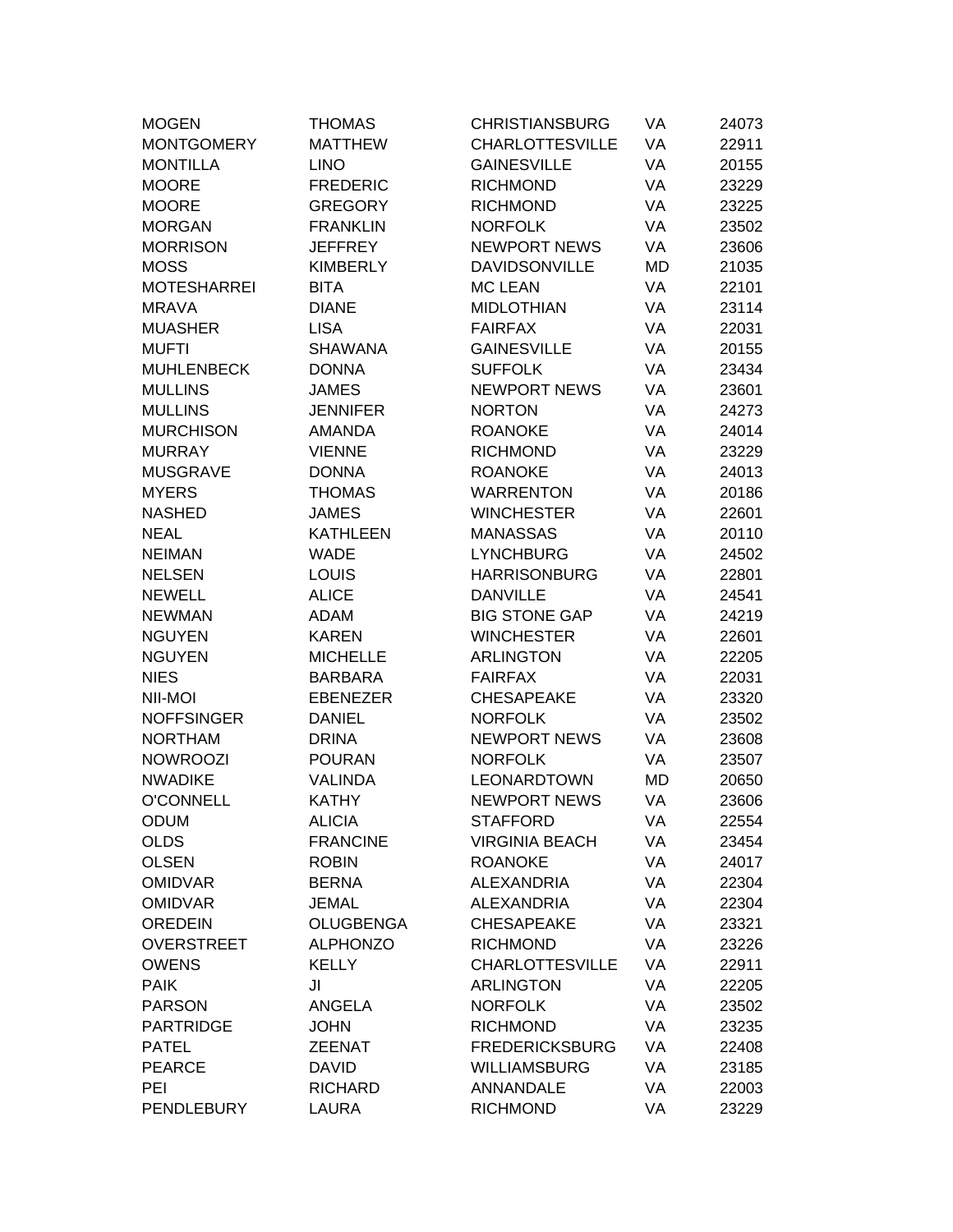| <b>PEREIRA</b>                    | <b>MIRIAM</b>    | <b>FAIRFAX</b>                   | VA       | 22030  |
|-----------------------------------|------------------|----------------------------------|----------|--------|
| <b>PETRES</b>                     | <b>ROBERT</b>    | <b>RICHMOND</b>                  | VA       | 23225  |
| <b>PHAM</b>                       | <b>TINA</b>      | <b>ALEXANDRIA</b>                | VA       | 22310  |
| <b>PHEMISTER</b>                  | <b>DAVID</b>     | <b>LYNCHBURG</b>                 | VA       | 24502  |
| <b>PICKFORD</b>                   | LAURA            | <b>FAIRFAX</b>                   | VA       | 22033  |
| <b>PINESS</b>                     | <b>JANE</b>      | <b>ARLINGTON</b>                 | VA       | 22205  |
| <b>PIRKLE</b>                     | <b>GINIENE</b>   | <b>NORFOLK</b>                   | VA       | 23502  |
| <b>PORTER</b>                     | <b>AMY</b>       | <b>ARLINGTON</b>                 | VA       | 22205  |
| <b>POWERS</b>                     | <b>MONICA</b>    | <b>MECHANICSVILLE</b>            | VA       | 23116  |
|                                   |                  |                                  |          | 23320- |
| <b>POWERS</b>                     | <b>STEVEN</b>    | <b>CHESAPEAKE</b>                | VA       | 5054   |
| <b>PRILLAMAN</b>                  | <b>PRESCOTT</b>  | <b>RICHMOND</b>                  | VA       | 23229  |
| <b>PRINGLE</b>                    | <b>TAMARA</b>    | <b>MIDLOTHIAN</b>                | VA       | 23114  |
| <b>PURITZ</b>                     | <b>HOLLY</b>     | <b>NORFOLK</b>                   | VA       | 23502  |
| <b>QUTUB</b>                      | <b>HANIA</b>     | <b>DUNN LORING</b>               | VA       | 22027  |
| <b>RABHAN</b>                     | <b>NATHAN</b>    | <b>RICHMOND</b>                  | VA       | 23235  |
| <b>RACCUGLIA</b>                  | <b>MARIA</b>     | <b>ARLINGTON</b>                 | VA       | 22205  |
| <b>RAMSEY</b>                     | <b>TIFFANY</b>   | <b>RICHMOND</b>                  | VA       | 23235  |
| <b>RANKINS</b>                    | <b>NICOLE</b>    | <b>NORFOLK</b>                   | VA       | 23507  |
|                                   |                  |                                  |          | 23185- |
| <b>RAYL</b>                       | <b>DAVID</b>     | <b>WILLIAMSBURG</b>              | VA       | 5540   |
|                                   |                  |                                  |          | 23320- |
| <b>RECTOR</b>                     | <b>GEORGE</b>    | <b>CHESAPEAKE</b>                | VA       | 5054   |
| <b>REDDY</b>                      | <b>PANNALA</b>   | <b>PETERSBURG</b>                | VA       | 23803  |
| <b>REESE</b>                      | <b>HEATHER</b>   | <b>WINCHESTER</b>                | VA       | 22601  |
| <b>REUTINGER</b>                  | <b>DAVID</b>     | <b>RICHMOND</b>                  | VA       | 23235  |
| <b>RICHARDSON</b>                 | <b>CLAUDIA</b>   | <b>FRANKLIN</b>                  | VA       | 23851  |
|                                   |                  |                                  |          | 22182- |
| <b>RIMOLA</b><br><b>RINEHARDT</b> | <b>SERGIO</b>    | <b>VIENNA</b><br><b>RICHMOND</b> | VA<br>VA | 3808   |
|                                   | <b>RICHARD</b>   |                                  |          | 23226  |
| <b>RINGLER</b>                    | <b>ROBERT</b>    | <b>CHESAPEAKE</b>                | VA       | 23322  |
| <b>ROBERSON</b>                   | <b>EMILY</b>     | <b>WILLIAMSBURG</b>              | VA       | 23185  |
| <b>ROBERTS</b>                    | <b>DAVID</b>     | <b>BLACKSBURG</b>                | VA       | 24060  |
| <b>ROBERTS</b>                    | <b>ELIZABETH</b> | <b>HENRICO</b>                   | VA       | 23229  |
| <b>ROBERTS</b>                    | <b>KEITH</b>     | <b>COLONIAL HEIGHTS</b>          | VA       | 23834  |
| <b>ROBERTSON</b>                  | <b>MICHAEL</b>   | <b>LYNCHBURG</b>                 | VA       | 24502  |
| ROBINOWITZ-ELINS                  | <b>HILLARY</b>   | <b>ALEXANDRIA</b>                | VA       | 22304  |
| <b>ROSE</b>                       | <b>GAYLORD</b>   | <b>GAITHERSBURG</b>              | MD       | 20878  |
| <b>ROSEN</b>                      | <b>LEONARD</b>   | <b>GAINESVILLE</b>               | VA       | 20155  |
| <b>ROSENTHAL</b>                  | <b>TAMMY</b>     | <b>WASHINGTON</b>                | DC       | 20007  |
| <b>ROSSI</b>                      | <b>GUSTAVO</b>   | <b>ARLINGTON</b>                 | VA       | 22205  |
| <b>ROYAL</b>                      | <b>ERICA</b>     | <b>RICHMOND</b>                  | VA       | 23235  |
| <b>ROYAL</b>                      | <b>HARRY</b>     | <b>RICHMOND</b>                  | VA       | 23261  |
| <b>RUELAZ</b>                     | <b>EVELYN</b>    | <b>FAIRFAX STATION</b>           | VA       | 22039  |
| <b>RUETZEL</b>                    | <b>CRAIG</b>     | <b>VIRGINIA BEACH</b>            | VA       | 23454  |
| <b>RUTLAND</b>                    | <b>COSTANZA</b>  | <b>CENTREVILLE</b>               | VA       | 20121  |
| <b>SADEK</b>                      | <b>MONA</b>      | <b>ROANOKE</b>                   | VA       | 24018  |
| <b>SADR</b>                       | <b>NEGAR</b>     | <b>NORFOLK</b>                   | VA       | 23502  |
| <b>SAHNI</b>                      | <b>MANJUSHA</b>  | <b>ROANOKE</b>                   | VA       | 24018  |
| <b>SAKHEL</b>                     | <b>KHALED</b>    | <b>NORFOLK</b>                   | VA       | 23507  |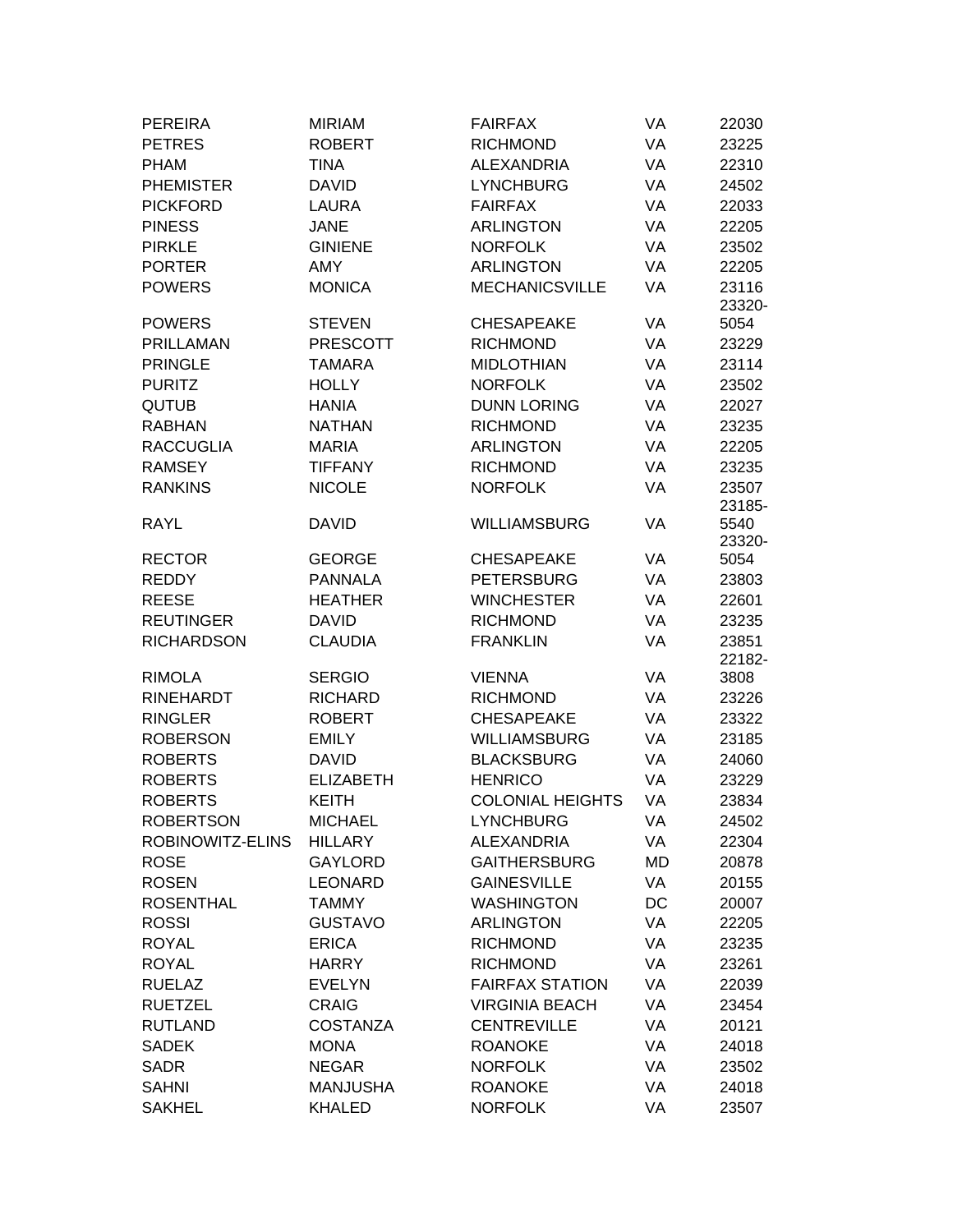| SALGADO           | <b>SONIA</b>     | <b>ALEXANDRIA</b>       | VA | 22304  |
|-------------------|------------------|-------------------------|----|--------|
| <b>SAMPLE</b>     | <b>MALENA</b>    | <b>NORFOLK</b>          | VA | 23502  |
| <b>SANTIAGO</b>   | <b>JENNIFER</b>  | <b>ALEXANDRIA</b>       | VA | 22310  |
| <b>SANTOSH</b>    | <b>PADMINI</b>   | <b>RICHMOND</b>         | VA | 23235  |
| <b>SCHARLOP</b>   | <b>BETH</b>      | <b>WILLIAMSBURG</b>     | VA | 23185  |
| <b>SCHEIDT</b>    | <b>STEPHANIE</b> | <b>HARRISONBURG</b>     | VA | 22801  |
| <b>SCHINDLER</b>  | <b>LYNNETT</b>   | <b>LYNCHBURG</b>        | VA | 24502  |
| <b>SCHOEFFLER</b> | <b>EDMUND</b>    | <b>RICHMOND</b>         | VA | 23229  |
| <b>SCHRAA</b>     | <b>KRISTIN</b>   | <b>MECHANICSVILLE</b>   | VA | 23116  |
| <b>SCHUELLEIN</b> | <b>PAUL</b>      | <b>ROCKY MOUNT</b>      | VA | 24151  |
| <b>SCHULMAN</b>   | <b>JEFFREY</b>   | <b>FAIRFAX</b>          | VA | 22030  |
| <b>SCOTT</b>      | <b>THOMAS</b>    | <b>FALLS CHURCH</b>     | VA | 22046  |
| <b>SEDWICK</b>    | <b>RICHARD</b>   | <b>HARRISONBURG</b>     | VA | 22801  |
| <b>SELMAN</b>     | <b>BRUCE</b>     | <b>RICHMOND</b>         | VA | 23226  |
| <b>SETTY</b>      | <b>PRATHIMA</b>  | LANSDOWNE               | VA | 20176  |
| <b>SHABAN</b>     | <b>DANNY</b>     | <b>MECHANICSVILLE</b>   | VA | 23116  |
| <b>SHAH</b>       | <b>MANISH</b>    | <b>FAIRFAX</b>          | VA | 22031  |
| <b>SHAH</b>       | <b>REEPA</b>     | <b>ARLINGTON</b>        | VA | 22205  |
| <b>SHARMA</b>     | <b>SHEETAL</b>   | <b>WINCHESTER</b>       | VA | 22601  |
| <b>SHEBARO</b>    | <b>ISSAM</b>     | <b>HERNDON</b>          | VA | 20190  |
|                   |                  |                         |    | 23851- |
| <b>SHEFFIELD</b>  | <b>SHARON</b>    | <b>FRANKLIN</b>         | VA | 0655   |
| <b>SHETH</b>      | <b>SHEETAL</b>   | <b>ALEXANDRIA</b>       | VA | 22304  |
| <b>SHIN</b>       | <b>HYUNKI</b>    | <b>FAIRFAX</b>          | VA | 22031  |
| <b>SHIN</b>       | <b>JIYEON</b>    | <b>FAIRFAX</b>          | VA | 22033  |
| <b>SHUMAN</b>     | <b>MARY</b>      | <b>FREDERICKSBURG</b>   | VA | 22401  |
| <b>SIDHU</b>      | <b>PREETIKA</b>  | LANSDOWNE               | VA | 20176  |
| <b>SIEGEL</b>     | <b>MARC</b>      | <b>ALEXANDRIA</b>       | VA | 22304  |
| <b>SILAS</b>      | <b>GLEN</b>      | <b>FAIRFAX</b>          | VA | 22031  |
| <b>SIMPSON</b>    | <b>BARBARA</b>   | <b>SUFFOLK</b>          | VA | 23434  |
| <b>SINGER</b>     | <b>JERALD</b>    | <b>FAIRFAX</b>          | VA | 22033  |
| <b>SINGH</b>      | <b>SADHNA</b>    | <b>FAIRFAX</b>          | VA | 22033  |
| <b>SLACKMAN</b>   | <b>ROBERT</b>    | <b>ROANOKE</b>          | VA | 24013  |
| <b>SLUSHER</b>    | М.               | <b>HARRISONBURG</b>     | VA | 22801  |
| <b>SMITH</b>      | ABBY             | <b>ROANOKE</b>          | VA | 24018  |
| <b>SMITH</b>      | <b>CHARI</b>     | <b>MANASSAS</b>         | VA | 20110  |
| <b>SMITH</b>      | <b>CHARLES</b>   | <b>COLONIAL HEIGHTS</b> | VA | 23834  |
| <b>SMITH</b>      | <b>LENORA</b>    | <b>ARLINGTON</b>        | VA | 22209  |
| <b>SMITH</b>      | <b>PATRICIA</b>  | <b>FALLS CHURCH</b>     | VA | 22046  |
| <b>SMITH</b>      | <b>ROBERT</b>    | <b>RICHMOND</b>         | VA | 23225  |
| <b>SMITH</b>      | <b>TARA</b>      | <b>NORFOLK</b>          | VA | 23505  |
| <b>SMITH</b>      | <b>THERESA</b>   | <b>NORFOLK</b>          | VA | 23502  |
| <b>SOLOMON</b>    | <b>KATHLEEN</b>  | <b>MCLEAN</b>           | VA | 22101  |
| SOLOS-            |                  |                         |    |        |
| <b>KOUNTOURIS</b> | <b>ELENI</b>     | <b>CENTREVILLE</b>      | VA | 20121  |
| <b>SOTO</b>       | <b>THERESA</b>   | <b>FAIRFAX</b>          | VA | 22031  |
| <b>SOVA</b>       | <b>ELIVABETH</b> | <b>NORFOLK</b>          | VA | 23505  |
| <b>SPASIC</b>     | <b>ZVONKO</b>    | <b>MECHANICSVILLE</b>   | VA | 23116  |
| <b>SPEYER</b>     | <b>DENITA</b>    | <b>STERLING</b>         | VA | 20166  |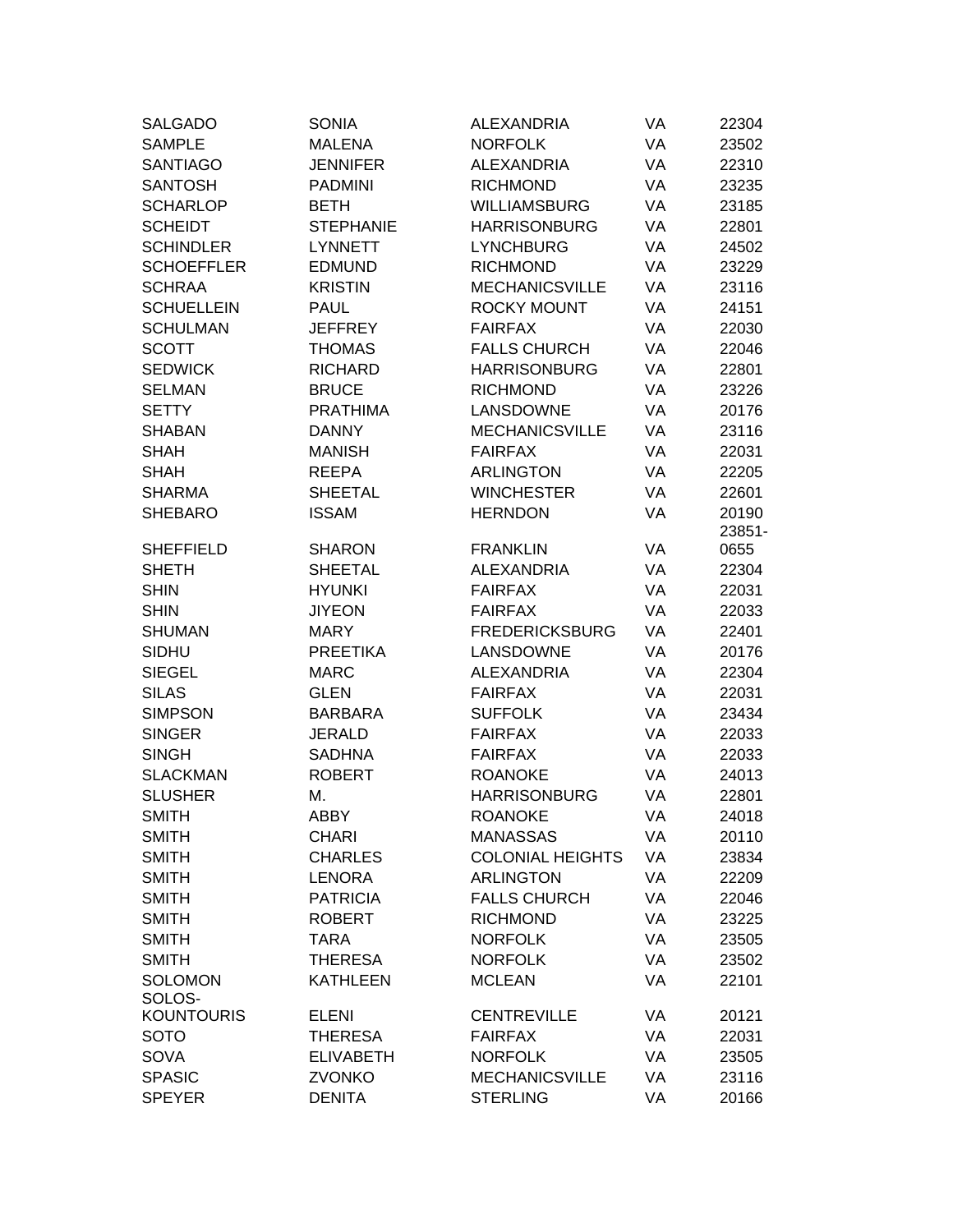| <b>STADULIS</b>    | LEEDYLYN           | <b>FREDERICKSBURG</b>  | VA | 22407 |
|--------------------|--------------------|------------------------|----|-------|
| <b>STAS</b>        | <b>MICHELLE</b>    | <b>ALEXANDRIA</b>      | VA | 22310 |
| <b>STERLACCI</b>   | <b>SUSAN</b>       | <b>AYLETT</b>          | VA | 23009 |
| <b>STIFF</b>       | <b>LEROY</b>       | <b>FRANKLIN</b>        | VA | 23851 |
| <b>STOCKMASTER</b> | <b>KIMBERLY</b>    | <b>NORFOLK</b>         | VA | 23502 |
| <b>STOCKSTILL</b>  | <b>KURT</b>        | <b>ROANOKE</b>         | VA | 24013 |
| <b>STOKES</b>      | <b>RICHARD</b>     | <b>RESTON</b>          | VA | 20190 |
| <b>STOLLE</b>      | <b>CHRISTOPHER</b> | <b>NEWPORT NEWS</b>    | VA | 23601 |
| <b>STOUT</b>       | <b>KATHRYN</b>     | <b>KILMARNOCK</b>      | VA | 22482 |
| <b>STOVALL</b>     | <b>DALE</b>        | <b>NEWPORT NEWS</b>    | VA | 23601 |
| <b>STUBIN</b>      | <b>CHARLES</b>     | <b>ROCKVILLE</b>       | MD | 20852 |
| <b>SWISHER</b>     | <b>ERIC</b>        | <b>ROANOKE</b>         | VA | 24013 |
| TABIBI             | <b>SHAHRZAD</b>    | <b>ALEXANDRIA</b>      | VA | 22304 |
| TALREJA-PELAEZ     | <b>REENA</b>       | <b>VIRGINIA BEACH</b>  | VA | 23454 |
| <b>TAN</b>         | <b>TERESA</b>      | <b>NEWPORT NEWS</b>    | VA | 23606 |
| <b>TATE</b>        | <b>ALEXANDRA</b>   | <b>RICHMOND</b>        | VA | 23226 |
| <b>TATE</b>        | <b>NICOLE</b>      | <b>WOODBRIDGE</b>      | VA | 22191 |
| <b>TCHABO</b>      | <b>JEAN-GILLES</b> | <b>ARLINGTON</b>       | VA | 22205 |
| <b>THIAGARAJAH</b> | <b>SIVA</b>        | <b>CHARLOTTESVILLE</b> | VA | 22902 |
| <b>THIBODEAU</b>   | <b>REBECCA</b>     | <b>CHESAPEAKE</b>      | VA | 23321 |
| <b>THOM</b>        | <b>DOUGLAS</b>     | <b>NEWPORT NEWS</b>    | VA | 23602 |
| <b>THOMAS</b>      | <b>SABRINA</b>     | <b>MANASSAS</b>        | VA | 20110 |
| <b>THOMPSON</b>    | <b>ROBERT</b>      | <b>FISHERSVILLE</b>    | VA | 22939 |
| <b>THURMAN</b>     | <b>ANDREA</b>      | <b>HAMPTON</b>         | VA | 23664 |
| <b>THURSTON</b>    | <b>CANDACE</b>     | <b>RESTON</b>          | VA | 20190 |
| <b>TISSERA</b>     | <b>JOSE</b>        | <b>FAIRFAX</b>         | VA | 22031 |
| <b>TOMLIN</b>      | <b>HENRY</b>       | <b>PETERSBURG</b>      | VA | 23803 |
| <b>TORRES</b>      | <b>EDUARDO</b>     | <b>FALLS CHURCH</b>    | VA | 22042 |
| <b>TORRES</b>      | <b>JOSE</b>        | <b>MARTINSVILLE</b>    | VA | 24112 |
| <b>TRAN</b>        | <b>CHRISTINE</b>   | <b>ALEXANDRIA</b>      | VA | 22310 |
| <b>TRETIAK</b>     | <b>MARK</b>        | <b>FALLS CHURCH</b>    | VA | 22046 |
| <b>TRIEU</b>       | <b>DUC</b>         | <b>SOUTH BOSTON</b>    | VA | 24592 |
| <b>TROISE</b>      | <b>JOSEPH</b>      | <b>ROANOKE</b>         | VA | 24011 |
| <b>TROYER</b>      | <b>LISA</b>        | <b>RICHMOND</b>        | VA | 23226 |
| <b>TURNER</b>      | <b>BARBARA</b>     | <b>WASHINGTON</b>      | DC | 20012 |
| <b>TYSON</b>       | <b>KATHERINE</b>   | <b>RICHMOND</b>        | VA | 23226 |
| VAN TUYLE          | <b>JESSICA</b>     | <b>RICHMOND</b>        | VA | 23235 |
| VANDERBURGH        | <b>ELIZABETH</b>   | <b>LYNCHBURG</b>       | VA | 24502 |
| <b>VARMA</b>       | <b>SUPRIYA</b>     | <b>RESTON</b>          | VA | 20190 |
| <b>VAUGHAN</b>     | <b>WARD</b>        | <b>WINCHESTER</b>      | VA | 22601 |
| <b>VAVRICKA</b>    | <b>BEVERLEY</b>    | <b>VIRGINIA BEACH</b>  | VA | 23454 |
| <b>VEST</b>        | <b>GAYLE</b>       | <b>NORTON</b>          | VA | 24273 |
| <b>VIGNESHWAR</b>  | <b>SUCHARITHA</b>  | <b>RICHMOND</b>        | VA | 23229 |
| <b>VISGER</b>      | <b>JENNIFER</b>    | <b>HARRISONBURG</b>    | VA | 22801 |
| VU                 | KHOI               | <b>FAIRFAX</b>         | VA | 22033 |
| <b>WADDELL-</b>    |                    |                        |    |       |
| <b>JIGGETTS</b>    | <b>BEVERLY</b>     | <b>WOODBRIDGE</b>      | VA | 22192 |
| <b>WADE</b>        | <b>KAREN</b>       | <b>WINCHESTER</b>      | VA | 22601 |
| <b>WALKER</b>      | <b>SHENEIKA</b>    | <b>ALEXANDRIA</b>      | VA | 22310 |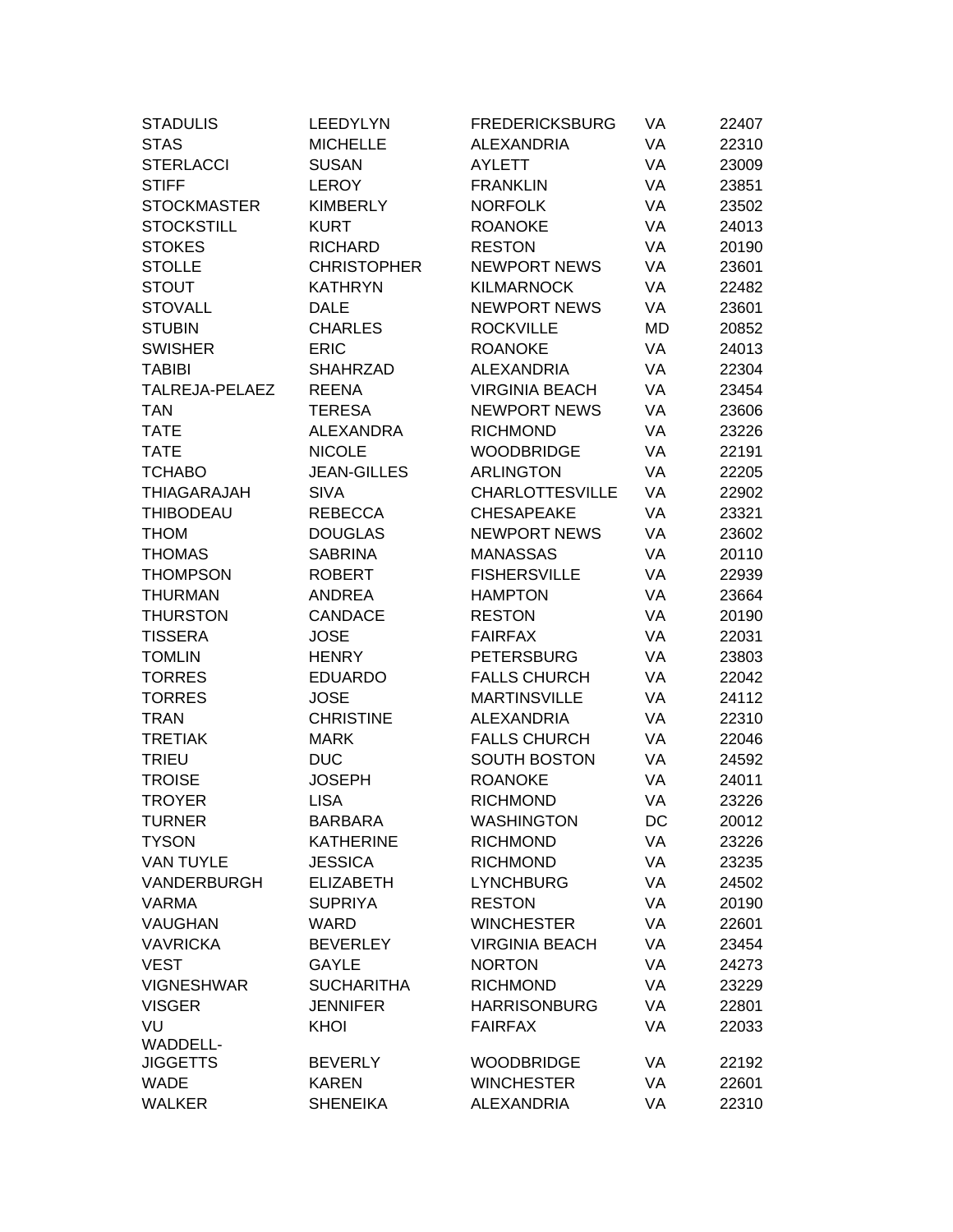| <b>WALL</b>        | <b>JOHN</b>      | <b>MANASSAS</b>         | VA | 20110           |
|--------------------|------------------|-------------------------|----|-----------------|
| <b>WALSH</b>       | <b>MARGARET</b>  | <b>COLONIAL HEIGHTS</b> | VA | 23834<br>24153- |
| <b>WALSH</b>       | <b>WILLIAM</b>   | <b>SALEM</b>            | VA | 7474            |
| <b>WALTERS</b>     | <b>COLIN</b>     | <b>WASHINGTON</b>       | DC | 20008           |
| WAMHOFF            | <b>CHRISTINE</b> | <b>CHARLOTTESVILLE</b>  | VA | 22911           |
| <b>WARD</b>        | <b>PHILLIP</b>   | <b>SOUTH BOSTON</b>     | VA | 24592           |
| WARNER             | <b>TERESA</b>    | <b>LYNCHBURG</b>        | VA | 24502           |
| <b>WARSOF</b>      | <b>STEVEN</b>    | <b>VIRGINIA BEACH</b>   | VA | 23454           |
| <b>WATERBURY</b>   | <b>REX</b>       | <b>NORFOLK</b>          | VA | 23502           |
| <b>WEATHERFORD</b> | <b>SHANNON</b>   | <b>RICHMOND</b>         | VA | 23229           |
| <b>WEISS</b>       | <b>PATRICE</b>   | <b>ROANOKE</b>          | VA | 24018           |
| WELTMAN            | <b>ALLYSE</b>    | <b>WOODBRIDGE</b>       | VA | 22191           |
| <b>WENTWORTH</b>   | <b>JEFFREY</b>   | <b>NORFOLK</b>          | VA | 23502           |
| <b>WERTHEIM</b>    | <b>RAY</b>       | <b>FAIRFAX</b>          | VA | 22033           |
| <b>WESTFALL</b>    | <b>ROGER</b>     | <b>FRONT ROYAL</b>      | VA | 22630           |
| <b>WESTON</b>      | <b>JAMES</b>     | <b>CHRISTIANSBURG</b>   | VA | 24073           |
| <b>WHEELOCK</b>    | <b>TRACY</b>     | <b>LYNCHBURG</b>        | VA | 24502           |
| <b>WHIBLEY</b>     | <b>THERESA</b>   | <b>NORFOLK</b>          | VA | 23507           |
| <b>WHISENANT</b>   | <b>SHERRY</b>    | <b>FRONT ROYAL</b>      | VA | 22630           |
| <b>WHITTED</b>     | <b>MATTHEW</b>   | <b>CHESAPEAKE</b>       | VA | 23320           |
| <b>WIEBENGA</b>    | <b>JEANNE</b>    | <b>FAIRFAX</b>          | VA | 22042           |
| <b>WILBANKS</b>    | <b>PETER</b>     | <b>RICHMOND</b>         | VA | 23226           |
| <b>WILES</b>       | <b>HOWARD</b>    | <b>MIDLOTHIAN</b>       | VA | 23114           |
| <b>WILKES</b>      | <b>CHARLES</b>   | <b>NORFOLK</b>          | VA | 23502           |
| <b>WILLEY</b>      | <b>JOHN</b>      | <b>WINCHESTER</b>       | VA | 22601           |
| <b>WILLIAMS</b>    | <b>ANDREA</b>    | <b>ARLINGTON</b>        | VA | 22205           |
| <b>WILLIAMS</b>    | <b>ANNIE</b>     | <b>NORFOLK</b>          | VA | 23510           |
| <b>WILLIAMS</b>    | <b>FLORA</b>     | <b>RICHMOND</b>         | VA | 23235           |
| <b>WILLIAMS</b>    | <b>STEPHANIE</b> | <b>WOODBRIDGE</b>       | VA | 22191           |
| <b>WILLIAMS</b>    | <b>VERNEETA</b>  | <b>NEWPORT NEWS</b>     | VA | 23601           |
| <b>WILLS</b>       | <b>THOMAS</b>    | <b>CHARLOTTESVILLE</b>  | VA | 22902           |
| <b>WILSON</b>      | <b>MELODI</b>    | <b>GAINESVILLE</b>      | VA | 20155           |
| <b>WILSON</b>      | <b>SIMON</b>     | <b>RESTON</b>           | VA | 20190           |
| WING               | EDWARD           | <b>SUFFOLK</b>          | VA | 23434           |
| <b>WINTER</b>      | <b>JONATHAN</b>  | <b>FRONT ROYAL</b>      | VA | 22630           |
| <b>WINTERLING</b>  | <b>INGRID</b>    | <b>ARLINGTON</b>        | VA | 22205           |
| <b>WISGIRDA</b>    | <b>JEAN</b>      | <b>RICHMOND</b>         | VA | 23226           |
| <b>WOESSNER</b>    | <b>WILLIAM</b>   | <b>NEWPORT NEWS</b>     | VA | 23606           |
| <b>WOLANSKI</b>    | <b>EDWARD</b>    | <b>CHARLOTTESVILLE</b>  | VA | 22902           |
| <b>WOLCOTT</b>     | <b>HUGH</b>      | <b>NORFOLK</b>          | VA | 23505           |
| <b>WOLF</b>        | <b>KATHY</b>     | ANNANDALE               | VA | 22003           |
| <b>WOLNER</b>      | <b>ALISA</b>     | <b>HAMPTON</b>          | VA | 23666           |
| <b>WOO</b>         | <b>REBECCA</b>   | <b>RICHMOND</b>         | VA | 23235           |
| <b>WRIGHT</b>      | <b>TRACY</b>     | <b>VIRGINIA BEACH</b>   | VA | 23454           |
| <b>YEATTS</b>      | <b>STANLEY</b>   | <b>NEWPORT NEWS</b>     | VA | 23601           |
| <b>YOON</b>        | <b>ELEANOR</b>   | <b>FAIRFAX</b>          | VA | 22031           |
| YOUNGER-EURE       | <b>TERRI</b>     | <b>MARTINSVILLE</b>     | VA | 24112           |
| <b>YUZEFOVICH</b>  | <b>MICHAEL</b>   | <b>ALEXANDRIA</b>       | VA | 22306           |